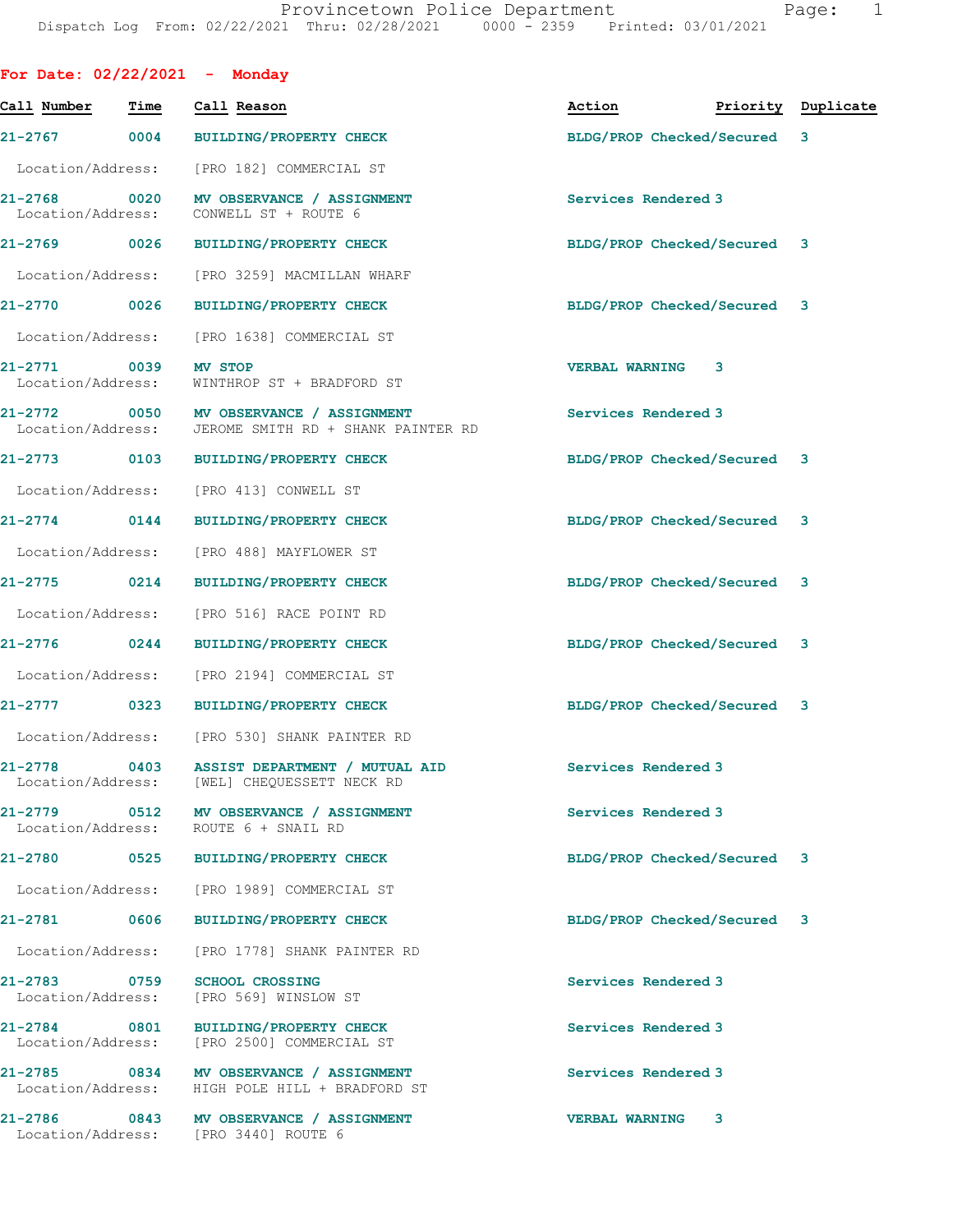| 21-2787 0908 MV STOP              |      | Location/Address: [PRO 3670] SHANK PAINTER RD                                        | VERBAL WARNING 3            |   |
|-----------------------------------|------|--------------------------------------------------------------------------------------|-----------------------------|---|
|                                   |      | 21-2788 0921 BUILDING/PROPERTY CHECK                                                 | BLDG/PROP Checked/Secured 3 |   |
|                                   |      | Location/Address: [PRO 447] JEROME SMITH RD                                          |                             |   |
|                                   |      | 21-2790 0952 BUILDING/PROPERTY CHECK<br>Location/Address: [PRO 2483] COMMERCIAL ST   | Services Rendered 3         |   |
| 21-2791 1008 MV STOP              |      | Location/Address: PEARL ST + BAKER AVE                                               | <b>VERBAL WARNING 3</b>     |   |
| 21-2792 1028 ANIMAL CALL          |      | Location/Address: [PRO 2942] COMMERCIAL ST                                           | Services Rendered 2         |   |
|                                   |      | 21-2793 1030 BUILDING/PROPERTY CHECK<br>Location/Address: [PRO 2512] JEROME SMITH RD | Services Rendered 3         |   |
| 21-2797 1100 FOLLOW UP            |      | Location/Address: SHANK PAINTER RD                                                   | FOLLOW UP<br>$\mathbf{2}$   |   |
|                                   |      | 21-2794 1110 MEDICAL EMERGENCY                                                       | Transported to Hospital 1   |   |
|                                   |      | Location/Address: [PRO 440] HARRY KEMP WAY                                           |                             |   |
| 21-2795 1118 MV STOP              |      |                                                                                      | Citation / Warning Issued 3 |   |
|                                   |      | Location/Address: [PRO 2479] ROUTE 6                                                 |                             |   |
| 21-2798 1243                      |      | MEDICAL EMERGENCY                                                                    | Transported to Hospital 1   |   |
|                                   |      | Location/Address: [PRO 440] HARRY KEMP WAY                                           |                             |   |
| 21-2800 1254                      |      | <b>BUILDING/PROPERTY CHECK</b>                                                       | BLDG/PROP Checked/Secured 3 |   |
|                                   |      | Location/Address: [PRO 3121] COMMERCIAL ST                                           |                             |   |
| 21-2801                           |      | 1300 ASSIST DEPARTMENT / MUTUAL AID<br>Location/Address: [PRO 526] RYDER ST EXT      | Services Rendered 3         |   |
| 21-2803 1332 HAZARDS              |      | Location/Address: [PRO 3912] SHANK PAINTER RD                                        | Services Rendered 2         |   |
| 21-2804<br>Location/Address:      | 1333 | MV OBSERVANCE / ASSIGNMENT<br>[PRO 3243] SHANK PAINTER RD                            | <b>VERBAL WARNING</b>       |   |
| 21-2805                           | 1333 | <b>FOLLOW UP</b><br>Location/Address: [PRO 2977] COMMERCIAL ST                       | Services Rendered 2         |   |
| 21-2806 1353 MV STOP              |      | Location/Address: COURT ST + SHANK PAINTER RD                                        | <b>VERBAL WARNING 3</b>     |   |
| 21-2808 1426                      |      | RENTAL SCAM<br>Location/Address: [PRO 1483] MECHANIC ST                              | Services Rendered 2         |   |
| 21-2809                           | 1431 | MEDICAL EMERGENCY                                                                    | Transported to Hospital     | 1 |
|                                   |      | Location/Address: [PRO 440] HARRY KEMP WAY                                           |                             |   |
| 21-2813 1445<br>Location/Address: |      | <b>ANIMAL CALL</b><br>[PRO 2177] BRADFORD ST EXT                                     | Services Rendered 2         |   |
| 21-2811<br>Location/Address:      | 1454 | SERVICE CALL - POLICE<br>[PRO 569] WINSLOW ST                                        | Services Rendered 3         |   |
| 21-2812                           | 1505 | MEDICAL EMERGENCY                                                                    | Referred to Other Agency 1  |   |
|                                   |      | Location/Address: [PRO 3801] COMMERCIAL ST                                           |                             |   |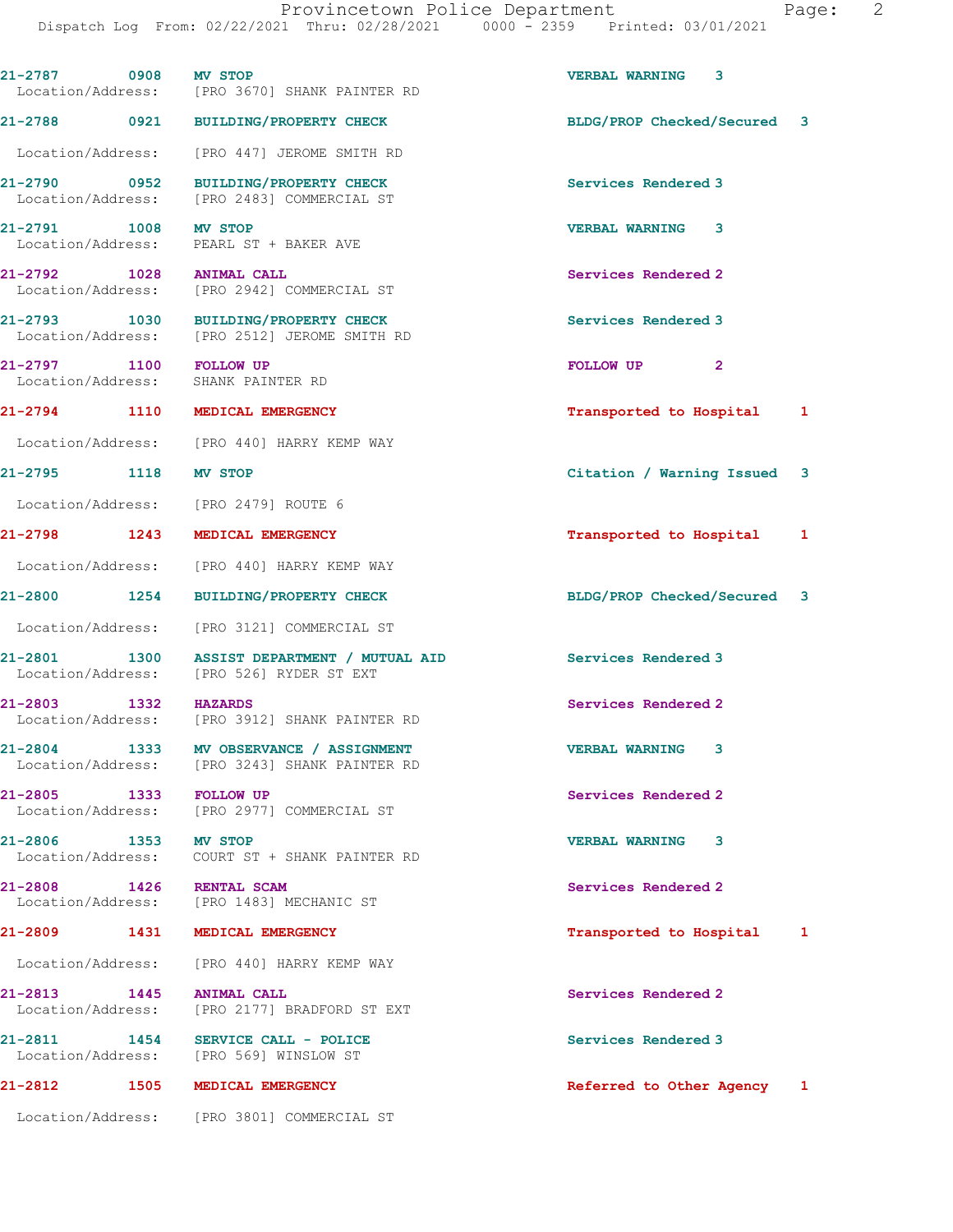| aqe |  |  |
|-----|--|--|
|-----|--|--|

| 21-2814 1612                     | 911 - GENERAL<br>Location/Address: [PRO 542] SHANK PAINTER RD                             | Services Rendered 1         |
|----------------------------------|-------------------------------------------------------------------------------------------|-----------------------------|
|                                  | 21-2815 1730 MEDICAL EMERGENCY                                                            | Transported to Hospital 1   |
|                                  | Location/Address: [PRO 1403] NELSON AVE                                                   |                             |
| 21-2817 1750 MV STOP             | Location/Address: [PRO 542] SHANK PAINTER RD                                              | VERBAL WARNING 3            |
|                                  | 21-2818 1809 MEDICAL EMERGENCY                                                            | Transported to Hospital 1   |
|                                  | Location/Address: [PRO 221] COMMERCIAL ST                                                 |                             |
|                                  | 21-2821 1913 ASSIST CITIZEN                                                               | Referred to Other Agency 3  |
|                                  | Location/Address: [PRO 3365] HARBOUR DR                                                   |                             |
|                                  | 21-2822 2034 MEDICAL EMERGENCY<br>Location/Address: [PRO 1196] BRADFORD ACRES RD          | <b>PATIENT REFUSAL 1</b>    |
|                                  | 21-2823 2116 BUILDING/PROPERTY CHECK                                                      | BLDG/PROP Checked/Secured 3 |
|                                  | Location/Address: [PRO 530] SHANK PAINTER RD                                              |                             |
|                                  | 21-2824 2138 BUILDING/PROPERTY CHECK<br>Location/Address: [PRO 2512] JEROME SMITH RD      | Services Rendered 3         |
|                                  | 21-2825 2139 MV OBSERVANCE / ASSIGNMENT<br>Location/Address: ROUTE 6 + SHANK PAINTER RD   | Services Rendered 3         |
|                                  | 21-2826 2204 MV OBSERVANCE / ASSIGNMENT<br>Location/Address: SHANK PAINTER RD + BROWNE ST | Services Rendered 3         |
|                                  | 21-2827 2337 BUILDING/PROPERTY CHECK<br>Location/Address: [PRO 537] SHANK PAINTER RD      | Services Rendered 3         |
|                                  | 21-2828 2352 BUILDING/PROPERTY CHECK                                                      | BLDG/PROP Checked/Secured 3 |
|                                  | Location/Address: [PRO 530] SHANK PAINTER RD                                              |                             |
| For Date: $02/23/2021$ - Tuesday |                                                                                           |                             |
| 21-2829                          | 0034 BUILDING/PROPERTY CHECK<br>Location/Address: [PRO 2494] BRADFORD ST                  | Services Rendered 3         |
|                                  | 21-2830 0038 BUILDING/PROPERTY CHECK<br>Location/Address: [PRO 2977] COMMERCIAL ST        | Services Rendered 3         |

21-2831 0048 MV OBSERVANCE / ASSIGNMENT Services Rendered 3 Location/Address: ROUTE 6 + SHANK PAINTER RD

21-2832 0051 MV STOP VERBAL WARNING 3

 Location/Address: [PRO 2521] ROUTE 6 Location/Address: [PRO 3801] COMMERCIAL ST

21-2834 0112 BUILDING/PROPERTY CHECK Services Rendered 3 Location/Address: [PRO 539] SHANK PAINTER RD

21-2835 0114 MV OBSERVANCE / ASSIGNMENT Services Rendered 3 Location/Address: [PRO 530] SHANK PAINTER RD

21-2836 0115 MV OBSERVANCE / ASSIGNMENT Services Rendered 3 Location/Address: [PRO 2577] BRADFORD ST

21-2837 0207 MV STOP VERBAL WARNING 3 Location/Address: [PRO 542] SHANK PAINTER RD

21-2833 0058 BUILDING/PROPERTY CHECK BLDG/PROP Checked/Secured 3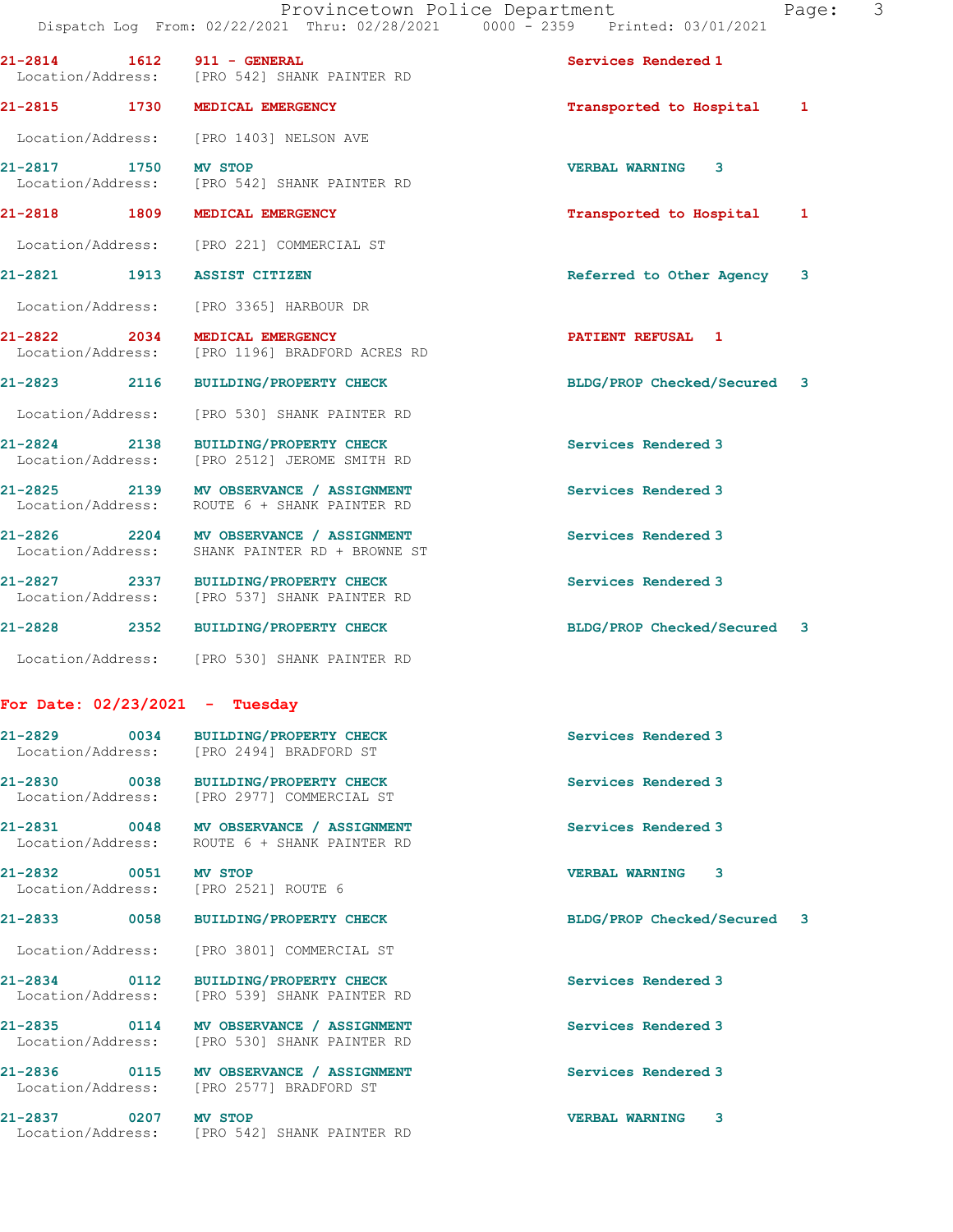21-2838 0427 BUILDING/PROPERTY CHECK Services Rendered 3 Location/Address: [PRO 440] HARRY KEMP WAY 21-2839 0445 BUILDING/PROPERTY CHECK Services Rendered 3 Location/Address: [PRO 105] COMMERCIAL ST 21-2840 0541 MV OBSERVANCE / ASSIGNMENT Services Rendered 3 Location/Address: ROUTE 6 + SNAIL RD 21-2841 0559 BUILDING/PROPERTY CHECK BLDG/PROP Checked/Secured 3 Location/Address: [PRO 545] SHANK PAINTER RD 21-2842 0606 BUILDING/PROPERTY CHECK BLDG/PROP Checked/Secured 3 Location/Address: [PRO 379] COMMERCIAL ST 21-2843 0611 MV OBSERVANCE / ASSIGNMENT Services Rendered 3<br>
Location/Address: [PRO 521] ROUTE 6 Location/Address: 21-2844 0626 HAZARDS Referred to Other Agency 2 Location/Address: [PRO 1753] BRADFORD ST 21-2845 0808 SCHOOL CROSSING<br>
Location/Address: [PRO 569] WINSLOW ST [PRO 569] WINSLOW ST 21-2846 0823 MV OBSERVANCE / ASSIGNMENT Services Rendered 3 Location/Address: [PRO 3440] ROUTE 6 21-2847 0828 MV STOP VERBAL WARNING 3 Location/Address: [PRO 2513] ROUTE 6 21-2848 0838 MV STOP VERBAL WARNING 3 Location/Address: [PRO 2513] ROUTE 6 21-2849 0841 BUILDING/PROPERTY CHECK BLDG/PROP Checked/Secured 3 Location/Address: [PRO 2483] COMMERCIAL ST 21-2850 0948 BUILDING/PROPERTY CHECK Services Rendered 3 Location/Address: [PRO 94] BRADFORD ST 21-2852 1001 FIRE - BRUSH SCHEDULED Referred to Other Agency 1 Location/Address: TIN PAN ALLEY RD 21-2854 1016 MV OBSERVANCE / ASSIGNMENT No Action Required 3 Location/Address: BRADFORD ST 21-2856 1056 BUILDING/PROPERTY CHECK BLDG/PROP Checked/Secured 3 Location/Address: [PRO 3430] COMMERCIAL ST 21-2857 1109 BUILDING/PROPERTY CHECK Services Rendered 3<br>
Location/Address: [PRO 58] BRADFORD ST [PRO 58] BRADFORD ST 21-2859 1112 MEDICAL EMERGENCY **120 12 MEDICAL EMERGENCY** 12 Transported to Hospital 1 Location/Address: [PRO 3890] HARRY KEMP WAY 21-2858 1113 BUILDING/PROPERTY CHECK Services Rendered 3 Location/Address: [PRO 2492] WINSLOW ST 21-2860 1117 911 MISDIAL Services Rendered 1 Location/Address: [PRO 3222] ALDEN ST 21-2862 1157 LOST WALLET Services Rendered 3

Location/Address: [PRO 2737] COMMERCIAL ST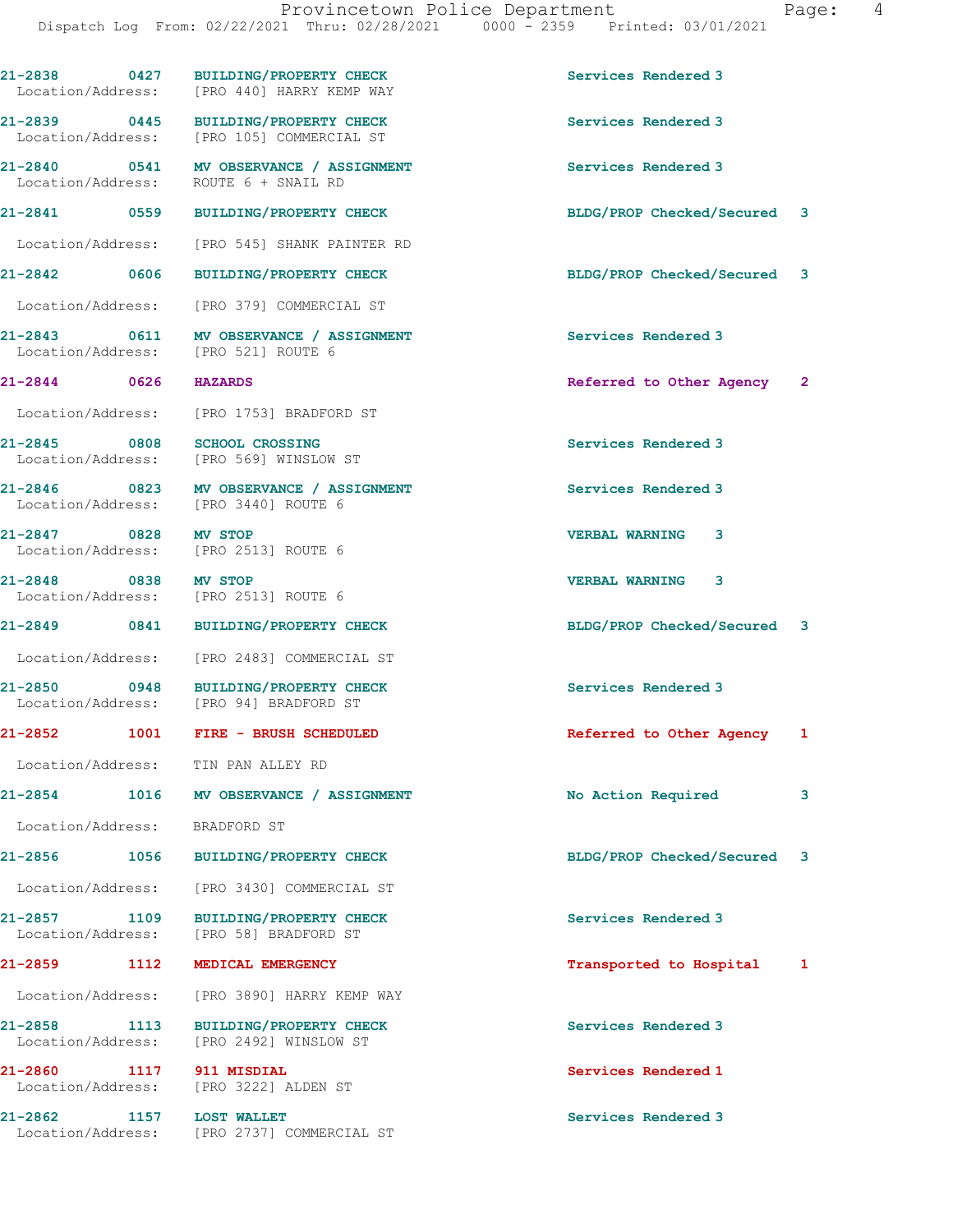Dispatch Log From: 02/22/2021 Thru: 02/28/2021 0000 - 2359 Printed: 03/01/2021 21-2863 1204 BUILDING/PROPERTY CHECK BLDG/PROP Checked/Secured 3 Location/Address: [PRO 4082] GOSNOLD ST 21-2864 1327 BUILDING/PROPERTY CHECK BLDG/PROP Checked/Secured 3 Location/Address: [PRO 2206] PILGRIMS LANDING 21-2865 1331 BUILDING/PROPERTY CHECK BLDG/PROP Checked/Secured 3 Location/Address: [PRO 2490] PROVINCELANDS RD 21-2866 1342 FOLLOW UP **Property Settings of Australian Control** 2<br>
2 Location/Address: [PRO 3670] SHANK PAINTER RD [PRO 3670] SHANK PAINTER RD 21-2867 1424 ALARM - GENERAL False Alarm 1 Location/Address: [PRO 2989] COMMERCIAL ST 21-2868 1445 SCHOOL CROSSING SERVICES Rendered 3 Location/Address: [PRO 569] WINSLOW ST 21-2869 1450 MEDICAL EMERGENCY Transported to Hospital 1 Location/Address: [PRO 724] BRADFORD ST 21-2870 1526 MEDICAL EMERGENCY Services Rendered 1 Location/Address: [PRO 3296] SHANK PAINTER RD 21-2871 1530 MV OBSERVANCE / ASSIGNMENT Services Rendered 3 Location/Address: [PRO 4136] BRADFORD ST 21-2872 1632 MV OBSERVANCE / ASSIGNMENT Services Rendered 3 Location/Address: [PRO 3243] SHANK PAINTER RD 21-2873 1651 LOST PROPERTY<br>
Location/Address: [PRO 539] SHANK PAINTER RD<br>
Location/Address: [PRO 539] SHANK PAINTER RD Location/Address: [PRO 539] SHANK PAINTER RD 21-2874 1724 BUILDING/PROPERTY CHECK Services Rendered 3 Location/Address: [PRO 3259] MACMILLAN WHARF 21-2875 1730 BUILDING/PROPERTY CHECK Services Rendered 3 Location/Address: [PRO 2483] COMMERCIAL ST 21-2876 1811 MV OBSERVANCE / ASSIGNMENT Services Rendered 3 Location/Address: SNAIL RD + COMMERCIAL ST 21-2877 1958 MV OBSERVANCE / ASSIGNMENT Services Rendered 3 Location/Address: BRADFORD ST + HOWLAND ST 21-2878 2018 MV OBSERVANCE / ASSIGNMENT Services Rendered 3 Location/Address: ROUTE 6 + SNAIL RD 21-2879 2037 BUILDING/PROPERTY CHECK Services Rendered 3 Location/Address: [PRO 2540] RACE POINT RD 21-2880 2100 BUILDING/PROPERTY CHECK Services Rendered 3 Location/Address: [PRO 3430] COMMERCIAL ST 21-2881 2150 MV OBSERVANCE / ASSIGNMENT Services Rendered 3 Location/Address: [PRO 2577] BRADFORD ST 21-2882 2156 MV STOP VERBAL WARNING 3 ROUTE 6 + HOWLAND ST 21-2883 2339 MV OBSERVANCE / ASSIGNMENT Services Rendered 3 Location/Address: ROUTE 6 + SNAIL RD 21-2884 2349 MV OBSERVANCE / ASSIGNMENT Services Rendered 3 Location/Address: SHANK PAINTER RD + JEROME SMITH RD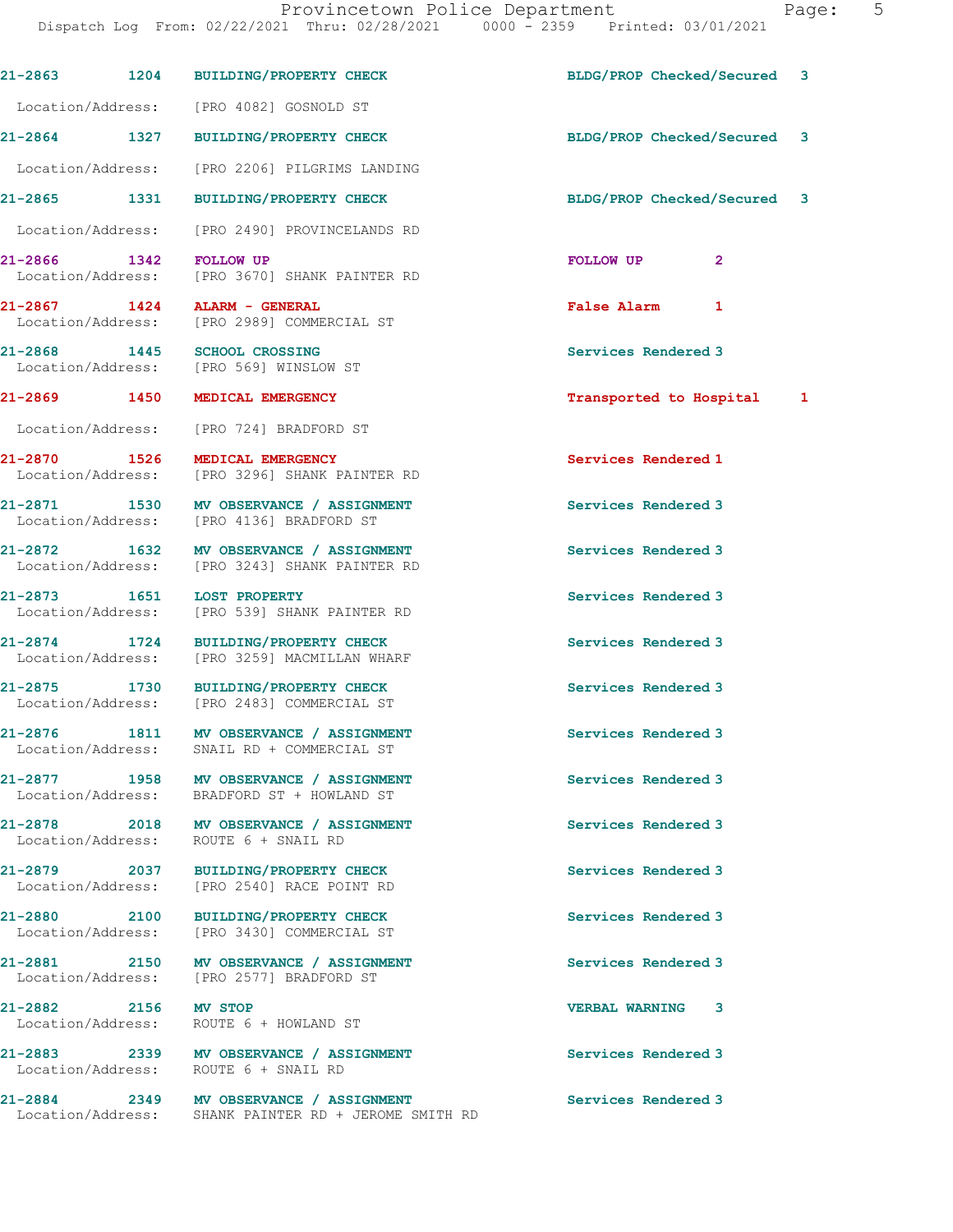|                                   |              | For Date: $02/24/2021$ - Wednesday                                                       |                             |   |
|-----------------------------------|--------------|------------------------------------------------------------------------------------------|-----------------------------|---|
|                                   |              | 21-2885 0102 BUILDING/PROPERTY CHECK                                                     | BLDG/PROP Checked/Secured 3 |   |
| Location/Address:                 |              | [PRO 1638] COMMERCIAL ST                                                                 |                             |   |
| 21-2886 0107                      |              | <b>BUILDING/PROPERTY CHECK</b>                                                           | BLDG/PROP Checked/Secured 3 |   |
|                                   |              | Location/Address: [PRO 1778] SHANK PAINTER RD                                            |                             |   |
| 21-2887 0156                      |              | <b>BUILDING/PROPERTY CHECK</b><br>Location/Address: [PRO 94] BRADFORD ST                 | Services Rendered 3         |   |
|                                   |              | 21-2888 0200 MV OBSERVANCE / ASSIGNMENT<br>Location/Address: HOWLAND ST + HARRY KEMP WAY | Services Rendered 3         |   |
| 21-2889 0242                      |              | <b>BUILDING/PROPERTY CHECK</b>                                                           | BLDG/PROP Checked/Secured 3 |   |
| Location/Address:                 |              | [PRO 1780] JOHNSON ST                                                                    |                             |   |
| 21-2890 0244<br>Location/Address: |              | MV OBSERVANCE / ASSIGNMENT<br>[PRO 4137] SHANK PAINTER RD                                | Services Rendered 3         |   |
| 21-2891 0508                      |              | MV OBSERVANCE / ASSIGNMENT<br>Location/Address: ROUTE 6 + HOWLAND ST                     | Services Rendered 3         |   |
|                                   |              | 21-2892 0523 MV OBSERVANCE / ASSIGNMENT<br>Location/Address: BRADFORD ST + PEARL ST      | Services Rendered 3         |   |
| 21-2894 0606                      |              | MEDICAL EMERGENCY                                                                        | Transported to Hospital 1   |   |
|                                   |              | Location/Address: [PRO 1527] BREWSTER ST                                                 |                             |   |
| 21-2893 0607                      |              | BUILDING/PROPERTY CHECK                                                                  | BLDG/PROP Checked/Secured 3 |   |
| Location/Address:                 |              | [PRO 530] SHANK PAINTER RD                                                               |                             |   |
| 21-2895 0611                      |              | <b>BUILDING/PROPERTY CHECK</b>                                                           | BLDG/PROP Checked/Secured 3 |   |
|                                   |              | Location/Address: [PRO 2539] RYDER ST EXT                                                |                             |   |
| 21-2896<br>Location/Address:      | 0633 MV STOP | ROUTE 6 + SHANK PAINTER RD                                                               | <b>VERBAL WARNING 3</b>     |   |
| 21-2897 0729                      |              | MEDICAL EMERGENCY                                                                        | Transported to Hospital     | 1 |
| Location/Address:                 |              | [PRO 943] HARRY KEMP WAY                                                                 |                             |   |
| 21-2898<br>Location/Address:      | 0752         | <b>BUILDING/PROPERTY CHECK</b><br>[PRO 3259] MACMILLAN WHARF                             | Services Rendered 3         |   |
| 21-2899                           | 0758         | <b>BUILDING/PROPERTY CHECK</b>                                                           | BLDG/PROP Checked/Secured 3 |   |
| Location/Address:                 |              | [PRO 1989] COMMERCIAL ST                                                                 |                             |   |
| 21-2900<br>Location/Address:      | 0811         | BUILDING/PROPERTY CHECK<br>[PRO 2481] TREMONT ST                                         | Services Rendered 3         |   |
| 21-2901<br>Location/Address:      | 0839         | MV OBSERVANCE / ASSIGNMENT<br>[PRO 3440] ROUTE 6                                         | Services Rendered 3         |   |
| 21-2902                           | 0852         | <b>BUILDING/PROPERTY CHECK</b>                                                           | BLDG/PROP Checked/Secured 3 |   |
| Location/Address:                 |              | [PRO 2483] COMMERCIAL ST                                                                 |                             |   |
| 21-2903                           | 0855         | <b>BUILDING/PROPERTY CHECK</b>                                                           | BLDG/PROP Checked/Secured 3 |   |
| Location/Address:                 |              | [PRO 2206] PILGRIMS LANDING                                                              |                             |   |
| $21 - 2904$                       | 0924         | <b>ASSIST CITIZEN</b>                                                                    | Services Rendered 3         |   |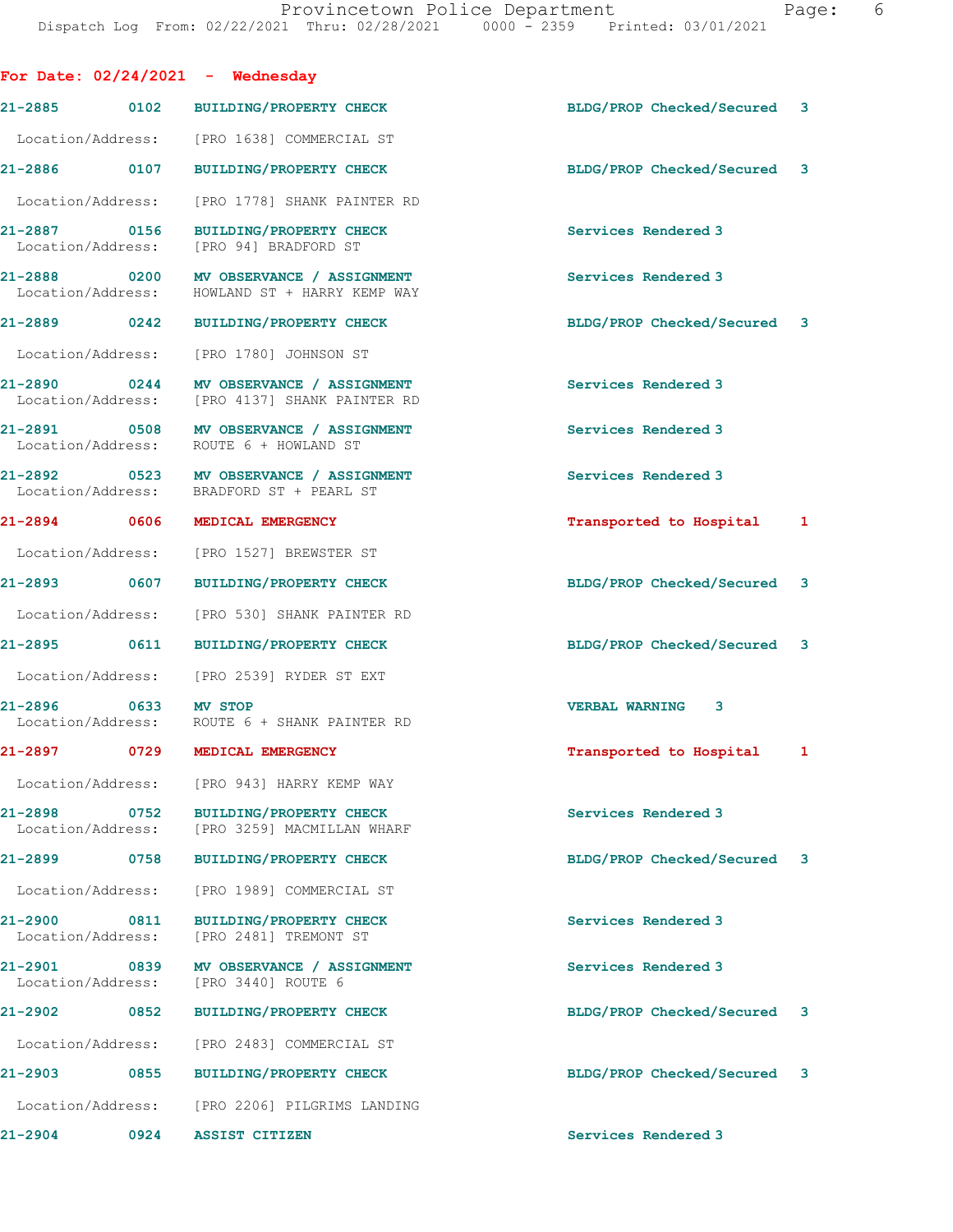|                             | Provincetown Police Department<br>Dispatch Log From: 02/22/2021 Thru: 02/28/2021 0000 - 2359 Printed: 03/01/2021 |                             | 7<br>Page:   |
|-----------------------------|------------------------------------------------------------------------------------------------------------------|-----------------------------|--------------|
|                             | Location/Address: [PRO 1296] BRADFORD ST                                                                         |                             |              |
|                             | 21-2906 1011 BUILDING/PROPERTY CHECK                                                                             | BLDG/PROP Checked/Secured 3 |              |
|                             | Location/Address: [PRO 204] COMMERCIAL ST                                                                        |                             |              |
| $21-2907$ 1015 ALARM - FIRE | Location/Address: [PRO 430] DYER ST                                                                              | False Alarm 1               |              |
| 21-2908 1049 MV STOP        |                                                                                                                  | No Action Required          | 3            |
|                             | Location: [TRU] EAST HARBOR                                                                                      |                             |              |
| 21-2909 1057 ASSIST CITIZEN | Location/Address: [PRO 542] SHANK PAINTER RD                                                                     | Services Rendered 3         |              |
|                             | 21-2911 1148 BUILDING/PROPERTY CHECK                                                                             | BLDG/PROP Checked/Secured 3 |              |
|                             | Location/Address: [PRO 3430] COMMERCIAL ST                                                                       |                             |              |
|                             | 21-2912 1201 MV OBSERVANCE / ASSIGNMENT<br>Location/Address: [PRO 3430] COMMERCIAL ST                            | Services Rendered 3         |              |
|                             | 21-2914 1238 BUILDING/PROPERTY CHECK<br>Location/Address: [PRO 2977] COMMERCIAL ST                               | Services Rendered 3         |              |
|                             | 21-2915 1316 BUILDING/PROPERTY CHECK<br>Location/Address: [PRO 539] SHANK PAINTER RD                             | Services Rendered 3         |              |
| 21-2916 1338 MV STOP        | Location/Address: ROUTE 6 + HOWLAND ST                                                                           | <b>VERBAL WARNING 3</b>     |              |
|                             | 21-2917 1350 ALARM - FIRE<br>Location/Address: [PRO 2698] COMMERCIAL ST                                          | False Alarm 1               |              |
|                             | 21-2918 1352 LARCENY / FORGERY / FRAUD<br>Location/Address: [PRO 542] SHANK PAINTER RD                           | Services Rendered 2         |              |
|                             | 21-2919 1359 LARCENY / FORGERY / FRAUD<br>Location/Address: [PRO 1539] COMMERCIAL ST                             | Services Rendered 2         |              |
| 21-2920 1403 ASSIST CITIZEN | Location/Address: [PRO 2777] COMMERCIAL ST                                                                       | Services Rendered 3         |              |
|                             | 21-2922 1535 MEDICAL EMERGENCY                                                                                   | Transported to Hospital 1   |              |
|                             | Location/Address: [PRO 3280] RACE RD                                                                             |                             |              |
| 21-2923 1546 FIRE - OTHER   | Location/Address: [PRO 816] COMMERCIAL ST                                                                        | SPOKEN TO 1                 |              |
|                             | 21-2924 1600 MV OBSERVANCE / ASSIGNMENT<br>Location/Address: [PRO 3243] SHANK PAINTER RD                         | Services Rendered 3         |              |
| 21-2925 1600 ANIMAL CALL    |                                                                                                                  | Transferred Custody         | $\mathbf{2}$ |
|                             | Location/Address: [PRO 1165] WINSTON AVE                                                                         |                             |              |
| 21-2927 1642 911 - GENERAL  | Location/Address: [PRO 1895] BRADFORD ST                                                                         | SPOKEN TO 1                 |              |
|                             | 21-2928 1647 MV OBSERVANCE / ASSIGNMENT<br>Location/Address: HARRY KEMP WAY + AUNT SUKEYS WAY                    | Services Rendered 3         |              |
|                             | 21-2929 1700 MV OBSERVANCE / ASSIGNMENT<br>Location/Address: [PRO 2479] ROUTE 6                                  | Services Rendered 3         |              |
|                             | 21-2930 1700 MV OBSERVANCE / ASSIGNMENT<br>Location/Address: ROUTE 6 + SNAIL RD                                  | Services Rendered 3         |              |
| 21-2931 1708 MV STOP        |                                                                                                                  | <b>VERBAL WARNING 3</b>     |              |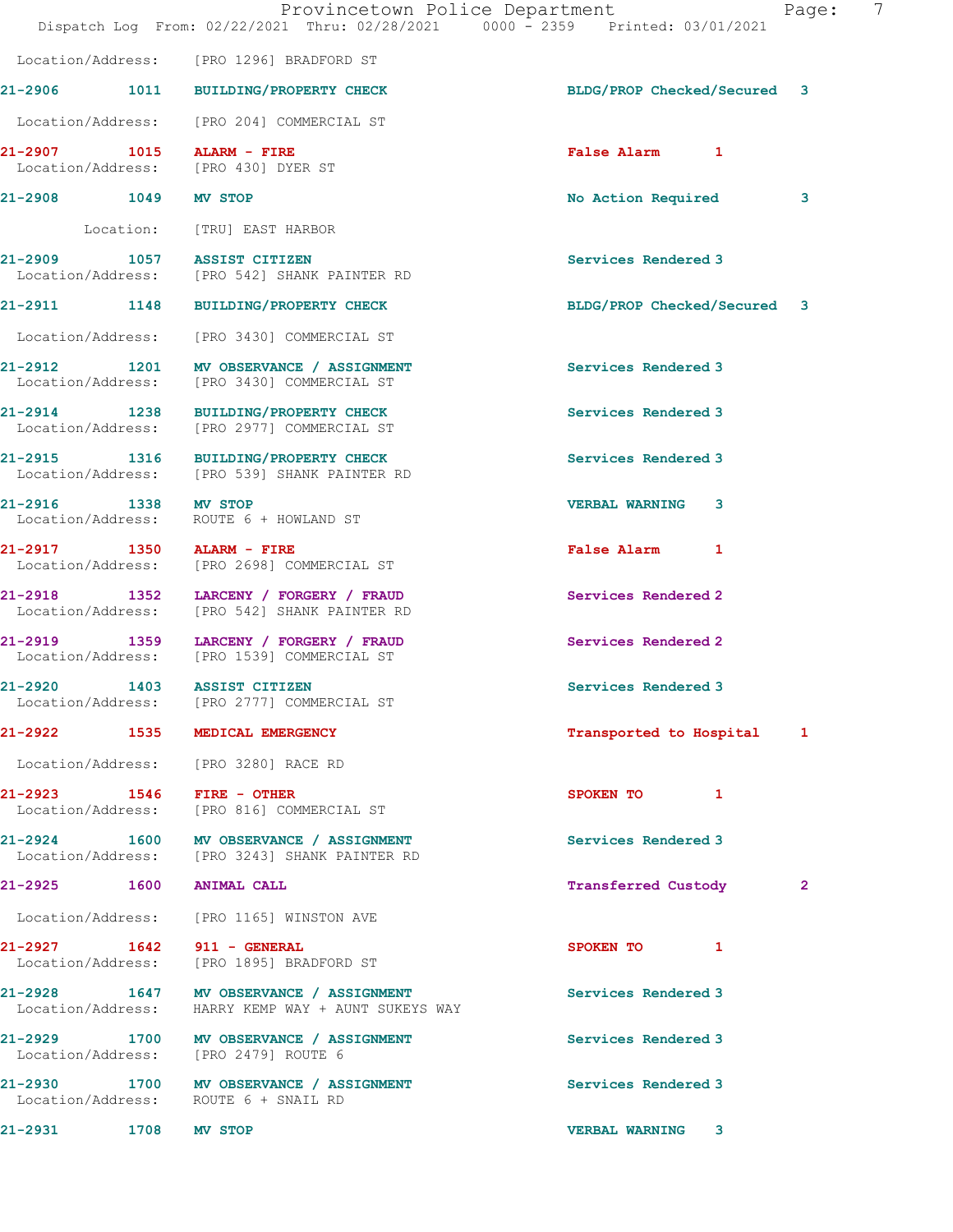|                      |                                                                                                 | Provincetown Police Department<br>Page: 8                                      |  |
|----------------------|-------------------------------------------------------------------------------------------------|--------------------------------------------------------------------------------|--|
|                      |                                                                                                 | Dispatch Log From: 02/22/2021 Thru: 02/28/2021 0000 - 2359 Printed: 03/01/2021 |  |
|                      | Location/Address: RACE POINT RD + STABLE PATH                                                   |                                                                                |  |
| 21-2932 1731 MV STOP | Location/Address: [PRO 366] COMMERCIAL ST                                                       | VERBAL WARNING 3                                                               |  |
|                      | 21-2933 1755 BUILDING/PROPERTY CHECK<br>Location/Address: [PRO 2494] BRADFORD ST                | Services Rendered 3                                                            |  |
|                      | 21-2934 1801 BUILDING/PROPERTY CHECK<br>Location/Address: [PRO 3259] MACMILLAN WHARF            | Services Rendered 3                                                            |  |
| 21-2935 1813 MV STOP | Location/Address: [PRO 3430] COMMERCIAL ST                                                      | <b>VERBAL WARNING 3</b>                                                        |  |
| 21-2936 1828 MV STOP | Location/Address: PRINCE ST + MOZART AVE                                                        | <b>VERBAL WARNING 3</b>                                                        |  |
|                      | 21-2939 2028 MV OBSERVANCE / ASSIGNMENT<br>Location/Address: [PRO 530] SHANK PAINTER RD         | Services Rendered 3                                                            |  |
|                      | 21-2941 2115 BUILDING/PROPERTY CHECK<br>Location/Address: [PRO 182] COMMERCIAL ST               | Services Rendered 3                                                            |  |
|                      | 21-2942 2209 BUILDING/PROPERTY CHECK<br>Location/Address: [PRO 2512] JEROME SMITH RD            | Services Rendered 3                                                            |  |
|                      | 21-2943 2210 BUILDING/PROPERTY CHECK                                                            | BLDG/PROP Checked/Secured 3                                                    |  |
|                      | Location/Address: [PRO 447] JEROME SMITH RD                                                     |                                                                                |  |
|                      | 21-2944 2232 SUSPICIOUS ACTIVITY                                                                | BLDG/PROP Checked/Secured 2                                                    |  |
|                      | Location/Address: [PRO 2585] PROVINCELANDS RD                                                   |                                                                                |  |
|                      | 21-2946 2354 MV OBSERVANCE / ASSIGNMENT<br>Location/Address: JEROME SMITH RD + SHANK PAINTER RD | Services Rendered 3                                                            |  |
|                      | For Date: $02/25/2021$ - Thursday                                                               |                                                                                |  |
| 21-2947              | 0000 MV OBSERVANCE / ASSIGNMENT                                                                 | Services Rendered 3                                                            |  |

 Location/Address: ROUTE 6 + SNAIL RD 21-2948 0031 BUILDING/PROPERTY CHECK BLDG/PROP Checked/Secured 3

Location/Address: [PRO 1638] COMMERCIAL ST

21-2949 0043 BUILDING/PROPERTY CHECK Services Rendered 3 Location/Address: [PRO 521] ROUTE 6

21-2950 0104 BUILDING/PROPERTY CHECK Services Rendered 3 Location/Address: [PRO 3259] MACMILLAN WHARF

Location/Address: [PRO 2977] COMMERCIAL ST

Location/Address: [PRO 99] COMMERCIAL ST

Location/Address: BRADFORD ST + RYDER ST

21-2954 0202 BUILDING/PROPERTY CHECK BLDG/PROP Checked/Secured 3

Location/Address: [PRO 516] RACE POINT RD

21-2955 0228 BUILDING/PROPERTY CHECK BLDG/PROP Checked/Secured 3

Location/Address: [PRO 4041] BRADFORD ST

21-2951 0117 BUILDING/PROPERTY CHECK Services Rendered 3

21-2952 0126 BUILDING/PROPERTY CHECK BLDG/PROP Checked/Secured 3

21-2953 0138 MV OBSERVANCE / ASSIGNMENT Services Rendered 3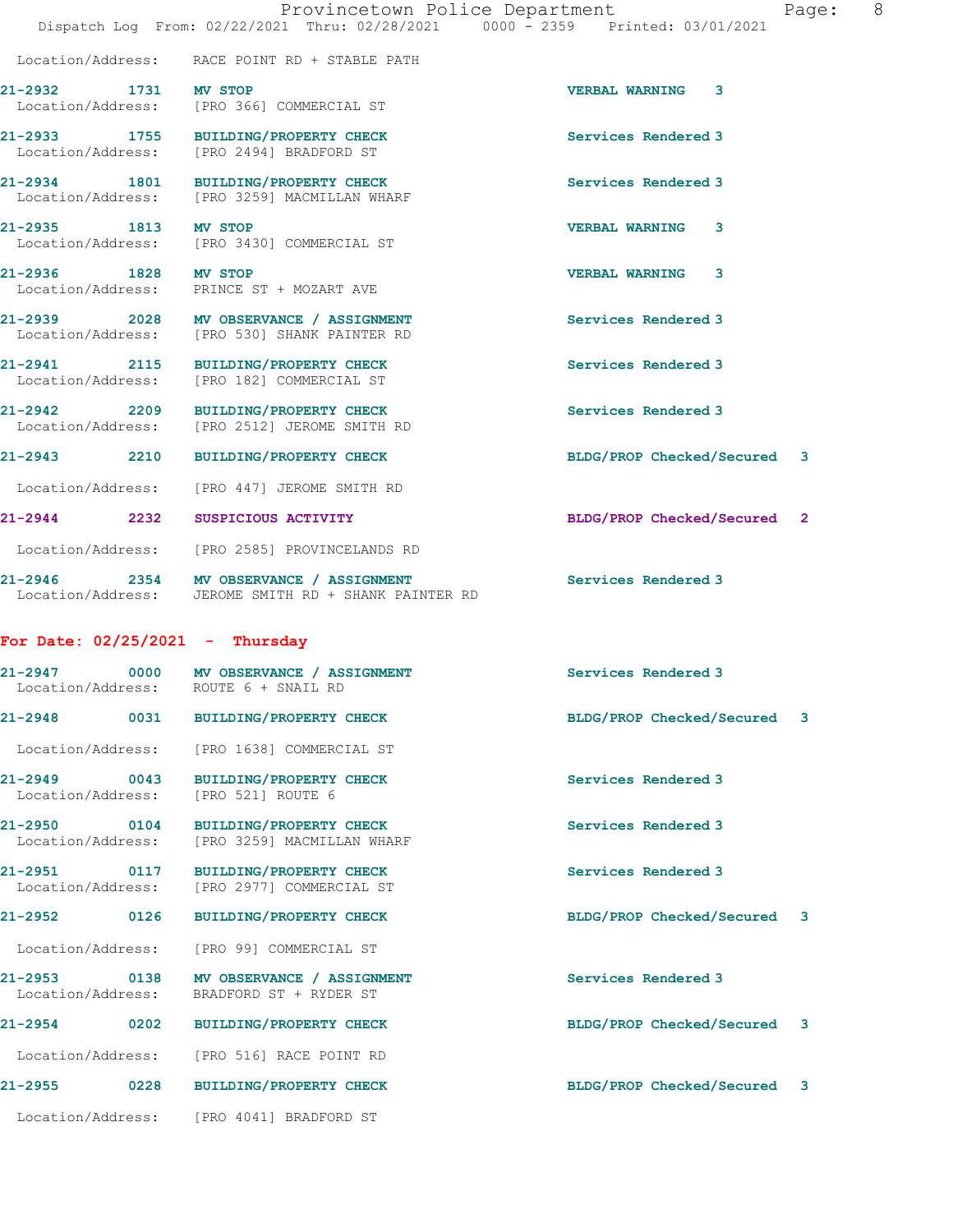Dispatch Log From: 02/22/2021 Thru: 02/28/2021 0000 - 2359 Printed: 03/01/2021 21-2956 0244 MV STOP VERBAL WARNING 3 Location/Address: ROUTE 6 21-2957 0437 BUILDING/PROPERTY CHECK BLDG/PROP Checked/Secured 3 Location/Address: [PRO 530] SHANK PAINTER RD 21-2958 0502 BUILDING/PROPERTY CHECK BLDG/PROP Checked/Secured 3 Location/Address: [PRO 2859] BRADFORD ST 21-2959 0514 MV OBSERVANCE / ASSIGNMENT Services Rendered 3 Location/Address: ROUTE 6 + PROVINCELANDS RD 21-2960 0521 MV OBSERVANCE / ASSIGNMENT Services Rendered 3 Location/Address: ROUTE 6 + HOWLAND ST 21-2961 0714 BUILDING/PROPERTY CHECK Services Rendered 3 Location/Address: [PRO 526] RYDER ST EXT 21-2962 0732 BUILDING/PROPERTY CHECK BLDG/PROP Checked/Secured 3 Location/Address: [PRO 3609] COMMERCIAL ST 21-2963 0802 SCHOOL CROSSING Services Rendered 3 Location/Address: 21-2964 0930 MV OBSERVANCE / ASSIGNMENT Services Rendered 3 Location/Address: [PRO 3440] ROUTE 6 21-2966 0958 BUILDING/PROPERTY CHECK BLDG/PROP Checked/Secured 3 Location/Address: [PRO 186] COMMERCIAL ST 21-2968 1049 ANIMAL CALL Services Rendered 2 Location/Address: [PRO 193] COMMERCIAL ST 21-2969 1126 MV STOP VERBAL WARNING 3 Location/Address: BRADFORD ST + FRANKLIN ST 21-2970 1147 ANIMAL CALL 21-2970 Services Rendered 2 Location/Address: [PRO 1768] STANDISH WAY 21-2971 1153 MEDICAL EMERGENCY 120 1 12 Transported to Hospital 1 Location/Address: [PRO 2078] BERRY LN 21-2972 1235 MV OBSERVANCE / ASSIGNMENT Services Rendered 3 Location/Address: [PRO 3243] SHANK PAINTER RD 21-2973 1255 PARKING COMPLAINT (2018) 21-2973 1255 PARKING COMPLAINT ST Services Rendered 3 [PRO 204] COMMERCIAL ST 21-2974 1257 MV COMPLAINT<br>
Location/Address: CONWELL ST + ROUTE 6 Location/Address: 21-2975 1340 MV OBSERVANCE / ASSIGNMENT Services Rendered 3 Location/Address: PRINCE ST + BRADFORD ST 21-2976 1500 SCHOOL CROSSING Services Rendered 3 Location/Address: [PRO 569] WINSLOW ST 21-2977 1519 MV DISABLED 2000 Services Rendered 2 Location/Address: [PRO 2521] ROUTE 6 21-2978 1524 ANIMAL CALL Services Rendered 2 Location/Address: COMMERCIAL ST 21-2979 1542 MEDICAL EMERGENCY **120 121-2979** Transported to Hospital 1 Location/Address: [PRO 440] HARRY KEMP WAY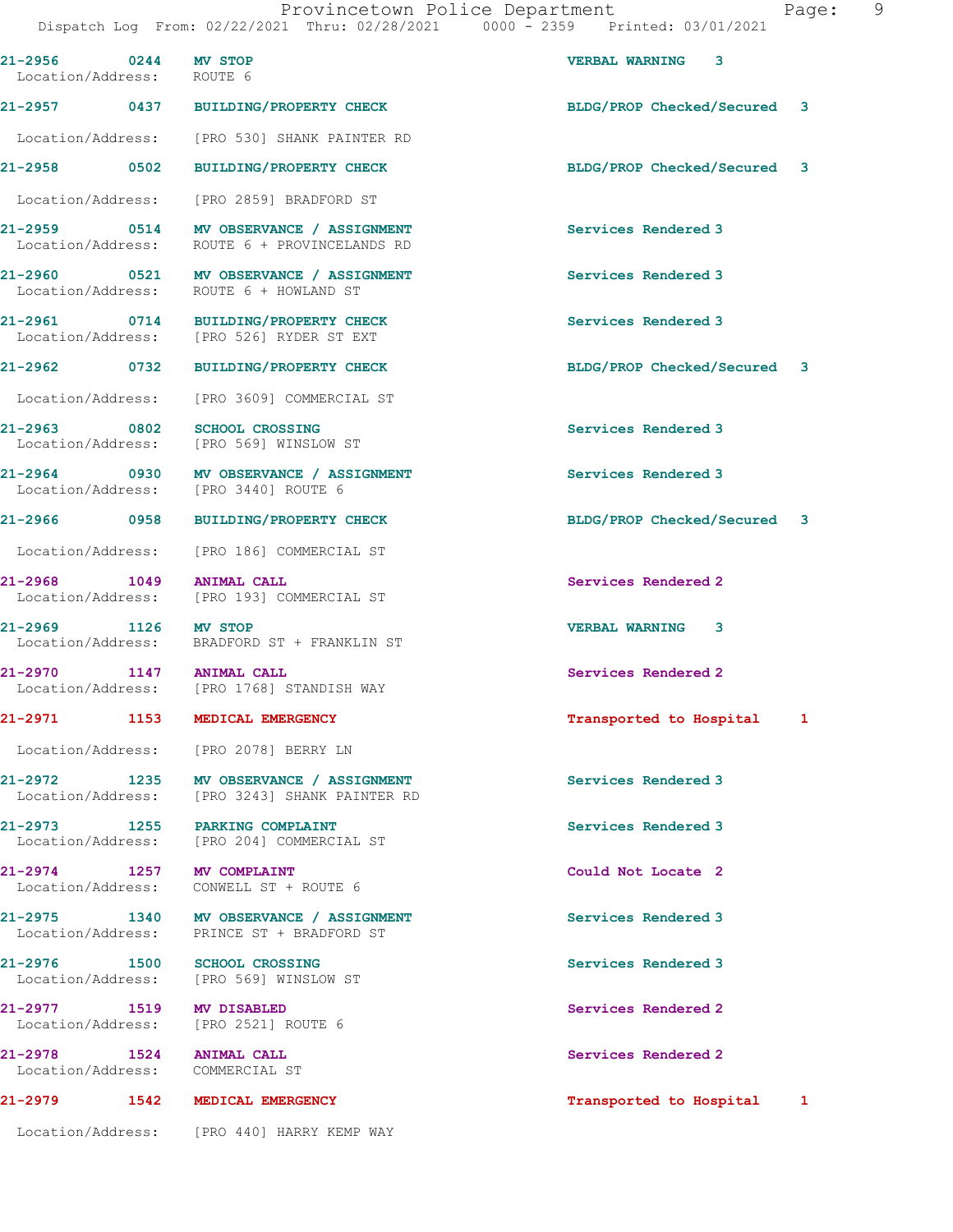|                                   | 21-2980 1607 BUILDING/PROPERTY CHECK                                                    | BLDG/PROP Checked/Secured 3 |  |
|-----------------------------------|-----------------------------------------------------------------------------------------|-----------------------------|--|
|                                   | Location/Address: [PRO 444] HIGH POLE HILL                                              |                             |  |
| 21-2981 1610                      | <b>BUILDING/PROPERTY CHECK</b>                                                          | BLDG/PROP Checked/Secured 3 |  |
| Location/Address:                 | [PRO 3259] MACMILLAN WHARF                                                              |                             |  |
| 21-2983 1637<br>Location/Address: | MV OBSERVANCE / ASSIGNMENT<br>[PRO 3243] SHANK PAINTER RD                               | Services Rendered 3         |  |
|                                   | 21-2984 1644 MV OBSERVANCE / ASSIGNMENT<br>Location/Address: [PRO 2479] ROUTE 6         | Services Rendered 3         |  |
| 21-2985 1645                      | MV STOP<br>Location/Address: [PRO 2513] ROUTE 6                                         | VERBAL WARNING 3            |  |
|                                   | 21-2986 1720 ALARM - FIRE<br>Location/Address: [PRO 4096] FRANKLIN ST                   | False Alarm 1               |  |
| 21-2987 1741                      | MV STOP                                                                                 | Citation / Warning Issued 3 |  |
|                                   | Location/Address: [PRO 3314] COMMERCIAL ST                                              |                             |  |
| 21-2988 1802                      | <b>BUILDING/PROPERTY CHECK</b>                                                          | BLDG/PROP Checked/Secured 3 |  |
|                                   | Location/Address: [PRO 447] JEROME SMITH RD                                             |                             |  |
| 21-2989 1847                      | <b>BUILDING/PROPERTY CHECK</b>                                                          | BLDG/PROP Checked/Secured 3 |  |
|                                   | Location/Address: [PRO 530] SHANK PAINTER RD                                            |                             |  |
|                                   | 21-2990 2006 MV OBSERVANCE / ASSIGNMENT<br>Location/Address: BRADFORD ST + HOWLAND ST   | Services Rendered 3         |  |
|                                   | 21-2991 2108 MV OBSERVANCE / ASSIGNMENT<br>Location/Address: BRADFORD ST + HOWLAND ST   | Services Rendered 3         |  |
| 21-2992 2142 MV STOP              | Location/Address: NELSON AVE + RACE POINT RD                                            | <b>VERBAL WARNING 3</b>     |  |
|                                   | 21-2994 2344 MV OBSERVANCE / ASSIGNMENT<br>Location/Address: ROUTE 6 + HOWLAND ST       | Services Rendered 3         |  |
|                                   | 21-2995 2350 BUILDING/PROPERTY CHECK                                                    | BLDG/PROP Checked/Secured 3 |  |
|                                   | Location/Address: [PRO 182] COMMERCIAL ST                                               |                             |  |
| For Date: $02/26/2021$ - Friday   |                                                                                         |                             |  |
|                                   | 21-2996 0004 BUILDING/PROPERTY CHECK                                                    | BLDG/PROP Checked/Secured 3 |  |
|                                   | Location/Address: [PRO 175] COMMERCIAL ST                                               |                             |  |
|                                   | 21-2997 0023 BUILDING/PROPERTY CHECK                                                    | BLDG/PROP Checked/Secured 3 |  |
|                                   | Location/Address: [PRO 1780] JOHNSON ST                                                 |                             |  |
|                                   | 21-2998 0023 MV OBSERVANCE / ASSIGNMENT<br>Location/Address: ROUTE 6 + SHANK PAINTER RD | Services Rendered 3         |  |
|                                   | 21-2999 0106 BUILDING/PROPERTY CHECK                                                    | BLDG/PROP Checked/Secured 3 |  |
|                                   | Location/Address: [PRO 488] MAYFLOWER ST                                                |                             |  |
|                                   | 21-3000 0146 MV OBSERVANCE / ASSIGNMENT<br>Location/Address: [PRO 2521] ROUTE 6         | Services Rendered 3         |  |
|                                   | 21-3001 0151 BUILDING/PROPERTY CHECK                                                    | Services Rendered 3         |  |
|                                   |                                                                                         |                             |  |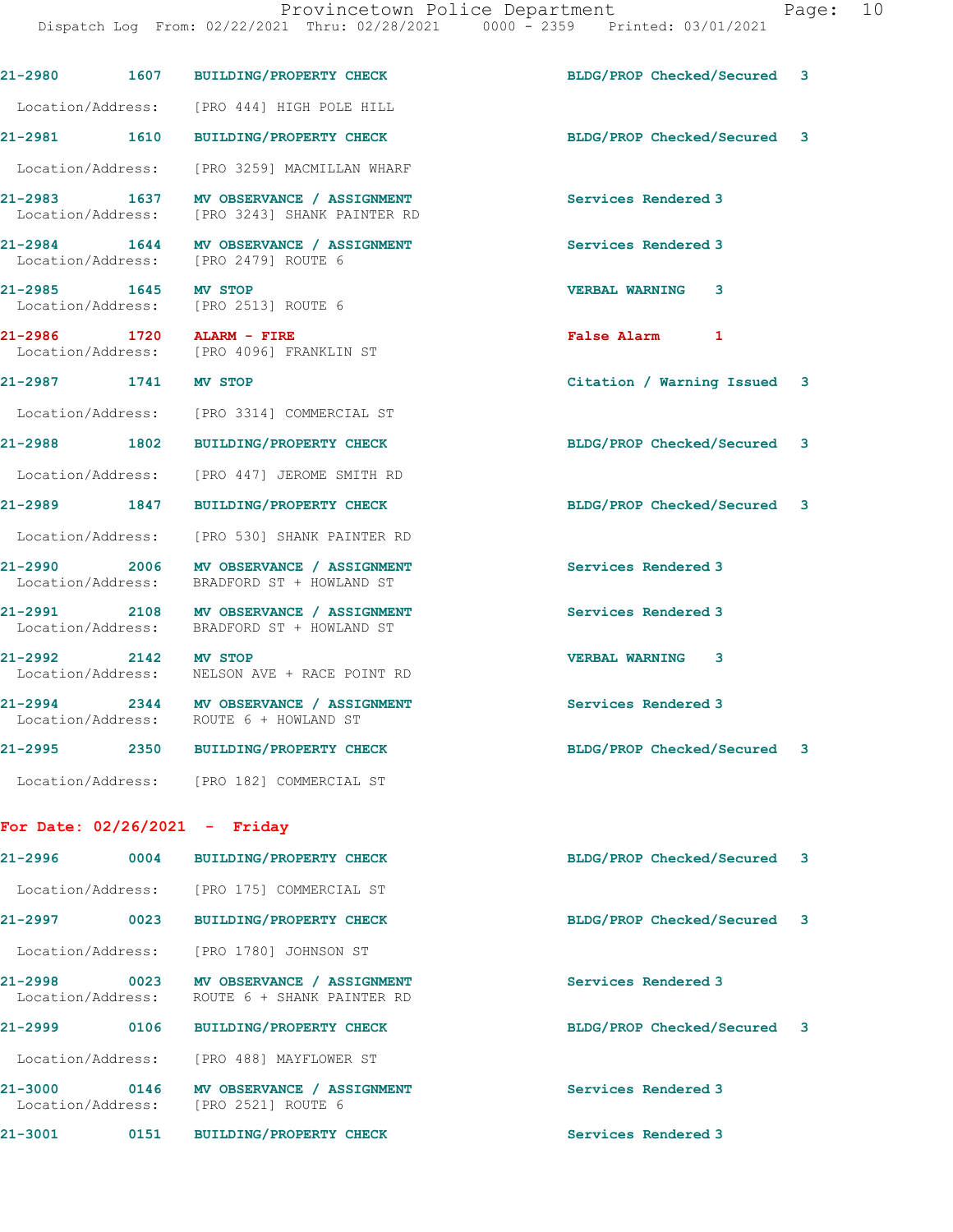|                                   | Dispatch Log From: 02/22/2021 Thru: 02/28/2021 0000 - 2359 Printed: 03/01/2021            | Provincetown Police Department<br>Page: 11 |  |
|-----------------------------------|-------------------------------------------------------------------------------------------|--------------------------------------------|--|
|                                   | Location/Address: [PRO 2540] RACE POINT RD                                                |                                            |  |
|                                   | 21-3002 0210 MV OBSERVANCE / ASSIGNMENT<br>Location/Address: HIGH POLE HILL + BRADFORD ST | Services Rendered 3                        |  |
|                                   | 21-3003 0216 MEDICAL EMERGENCY                                                            | Transported to Hospital 1                  |  |
|                                   | Location/Address: [PRO 2227] BRADFORD ST                                                  |                                            |  |
|                                   | 21-3004 0357 BUILDING/PROPERTY CHECK                                                      | BLDG/PROP Checked/Secured 3                |  |
|                                   | Location/Address: [PRO 1645] HARRY KEMP WAY                                               |                                            |  |
|                                   | 21-3005 0513 BUILDING/PROPERTY CHECK                                                      | BLDG/PROP Checked/Secured 3                |  |
|                                   | Location/Address: [PRO 530] SHANK PAINTER RD                                              |                                            |  |
|                                   | 21-3006 0531 BUILDING/PROPERTY CHECK<br>Location/Address: [PRO 521] ROUTE 6               | Services Rendered 3                        |  |
|                                   | 21-3007 0612 BUILDING/PROPERTY CHECK                                                      | BLDG/PROP Checked/Secured 3                |  |
| Location/Address:                 | [PRO 4041] BRADFORD ST                                                                    |                                            |  |
| 21-3008 0616<br>Location/Address: | BUILDING/PROPERTY CHECK<br>[PRO 3259] MACMILLAN WHARF                                     | Services Rendered 3                        |  |
| Location/Address:                 | 21-3009 0717 BUILDING/PROPERTY CHECK<br>[PRO 2512] JEROME SMITH RD                        | Services Rendered 3                        |  |
|                                   | 21-3010 0729 911 - GENERAL<br>Location/Address: [PRO 395] COMMERCIAL ST                   | Could Not Locate 1                         |  |
|                                   | 21-3011 0806 SCHOOL CROSSING<br>Location/Address: [PRO 569] WINSLOW ST                    | Services Rendered 3                        |  |
|                                   | 21-3012 0812 MV OBSERVANCE / ASSIGNMENT<br>Location/Address: HARRY KEMP WAY + HOWLAND ST  | Services Rendered 3                        |  |
| 21-3014 0915 MV STOP              | Location/Address: COURT ST + SHANK PAINTER RD                                             | <b>VERBAL WARNING 3</b>                    |  |
|                                   | 21-3015 0931 BUILDING/PROPERTY CHECK                                                      | BLDG/PROP Checked/Secured 3                |  |
|                                   | Location/Address: [PRO 2483] COMMERCIAL ST                                                |                                            |  |
|                                   | 21-3017 0943 MV OBSERVANCE / ASSIGNMENT<br>Location/Address: [PRO 2521] ROUTE 6           | Services Rendered 3                        |  |
| Location/Address:                 | 21-3018 1043 MV OBSERVANCE / ASSIGNMENT<br>BRADFORD ST + HOWLAND ST                       | Services Rendered 3                        |  |
|                                   | 21-3019 1137 BUILDING/PROPERTY CHECK<br>Location/Address: [PRO 2206] PILGRIMS LANDING     | Services Rendered 3                        |  |
|                                   | 21-3020 1138 911 - GENERAL<br>Location/Address: [PRO 442] HARRY KEMP WAY                  | Services Rendered 1                        |  |
|                                   | 21-3022 1241 BUILDING/PROPERTY CHECK                                                      | BLDG/PROP Checked/Secured 3                |  |
|                                   | Location/Address: [PRO 2977] COMMERCIAL ST                                                |                                            |  |
|                                   | 21-3023 1303 MV OBSERVANCE / ASSIGNMENT<br>Location/Address: ROUTE 6 + SNAIL RD           | <b>VERBAL WARNING</b><br>3                 |  |
|                                   | 21-3024 1312 MV STOP<br>Location/Address: HARRY KEMP WAY + CONWELL ST                     | <b>VERBAL WARNING 3</b>                    |  |
| 21-3025 1330 MV STOP              | Location/Address: [PRO 2479] ROUTE 6                                                      | <b>VERBAL WARNING</b><br>3                 |  |
|                                   |                                                                                           |                                            |  |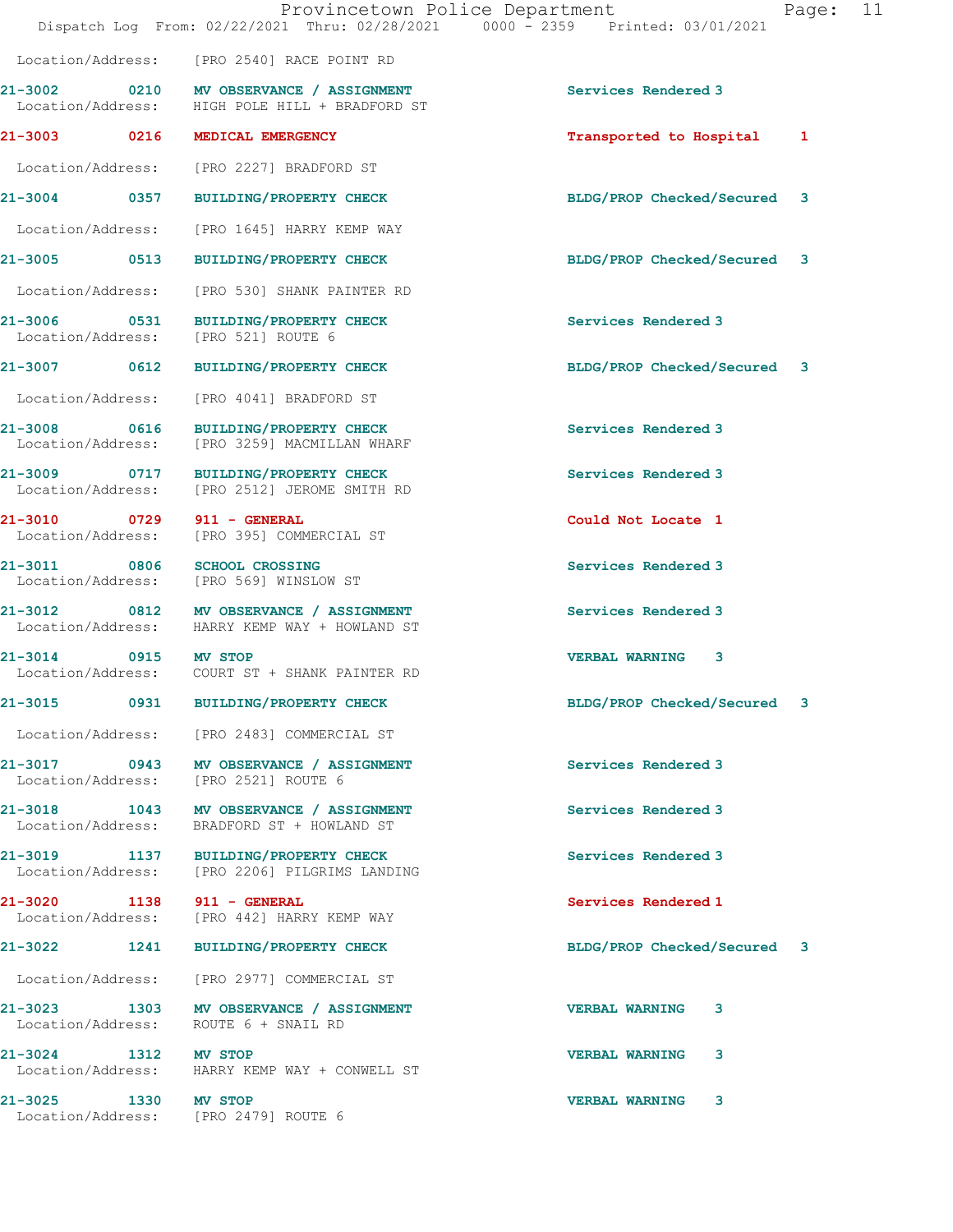21-3026 1352 LOST HANDICAP PLACARD Services Rendered 3

 Location/Address: [PRO 1245] SEASHORE PARK DR 21-3027 1356 SUSPICIOUS ACTIVITY Services Rendered 2 Location/Address: [PRO 2585] PROVINCELANDS RD 21-3028 1443 MEDICAL EMERGENCY PATIENT REFUSAL 1 Location/Address: [PRO 1892] SHANK PAINTER RD 21-3029 1456 SCHOOL CROSSING<br>
Location/Address: [PRO 569] WINSLOW ST [PRO 569] WINSLOW ST 21-3030 1506 FOLLOW UP Services Rendered 2 Location/Address: [PRO 542] SHANK PAINTER RD 21-3032 1525 PROPERTY DAMAGE Services Rendered 3 Location/Address: [PRO 350] COMMERCIAL ST 21-3033 1554 MV STOP 121-3033 21-3033 1554 MV STOP 121-3033 21-3033 21-3033 21-3034 1554 MARNING 3 [PRO 37] BRADFORD ST 21-3034 1618 MV OBSERVANCE / ASSIGNMENT Services Rendered 3 Location/Address: [PRO 3440] ROUTE 6 21-3035 1620 MEDICAL EMERGENCY Transported to Hospital 1 Location/Address: [PRO 105] COMMERCIAL ST 21-3036 1640 MV STOP VERBAL WARNING 3 Location/Address: ROUTE 6 21-3037 1705 MV OBSERVANCE / ASSIGNMENT Services Rendered 3 Location/Address: SHANK PAINTER RD + BROWNE ST 21-3038 1715 PARKING COMPLAINT SPOKEN TO 3 Location/Address: [PRO 2489] BRADFORD ST 21-3039 1723 ANIMAL CALL Services Rendered 2 Location/Address: [PRO 2088] COMMERCIAL ST 21-3040 1731 MV STOP VERBAL WARNING 3 Location/Address: CEMETERY RD + CONWELL ST 21-3041 1826 BUILDING/PROPERTY CHECK Services Rendered 3 Location/Address: [PRO 2585] PROVINCELANDS RD 21-3042 1829 BUILDING/PROPERTY CHECK Services Rendered 3 Location/Address: [PRO 447] JEROME SMITH RD 21-3043 1841 PARKING COMPLAINT Services Rendered 3 Location/Address: COMMERCIAL ST 21-3044 1928 MV STOP 1928 21-3044 1928 MV STOP 1928 1928 1931 1928 1931 1928 1931 1932 1934 1938 1940 1940 19<br>
Location/Address: BRADFORD ST + DYER ST BRADFORD ST + DYER ST 21-3045 1955 MV OBSERVANCE / ASSIGNMENT Services Rendered 3 Location/Address: ROUTE 6 + SNAIL RD 21-3046 2058 BUILDING/PROPERTY CHECK Services Rendered 3 Location/Address: [PRO 3259] MACMILLAN WHARF 21-3047 2101 BUILDING/PROPERTY CHECK Services Rendered 3 Location/Address: [PRO 517] RACE POINT RD 21-3048 2110 MV OBSERVANCE / ASSIGNMENT Services Rendered 3 Location/Address: BRADFORD ST + HOWLAND ST 21-3049 2148 MEDICAL EMERGENCY 20149 PATIENT REFUSAL 1<br>
Location/Address: [PRO 2737] COMMERCIAL ST [PRO 2737] COMMERCIAL ST 21-3051 2209 FOLLOW UP SPOKEN TO 2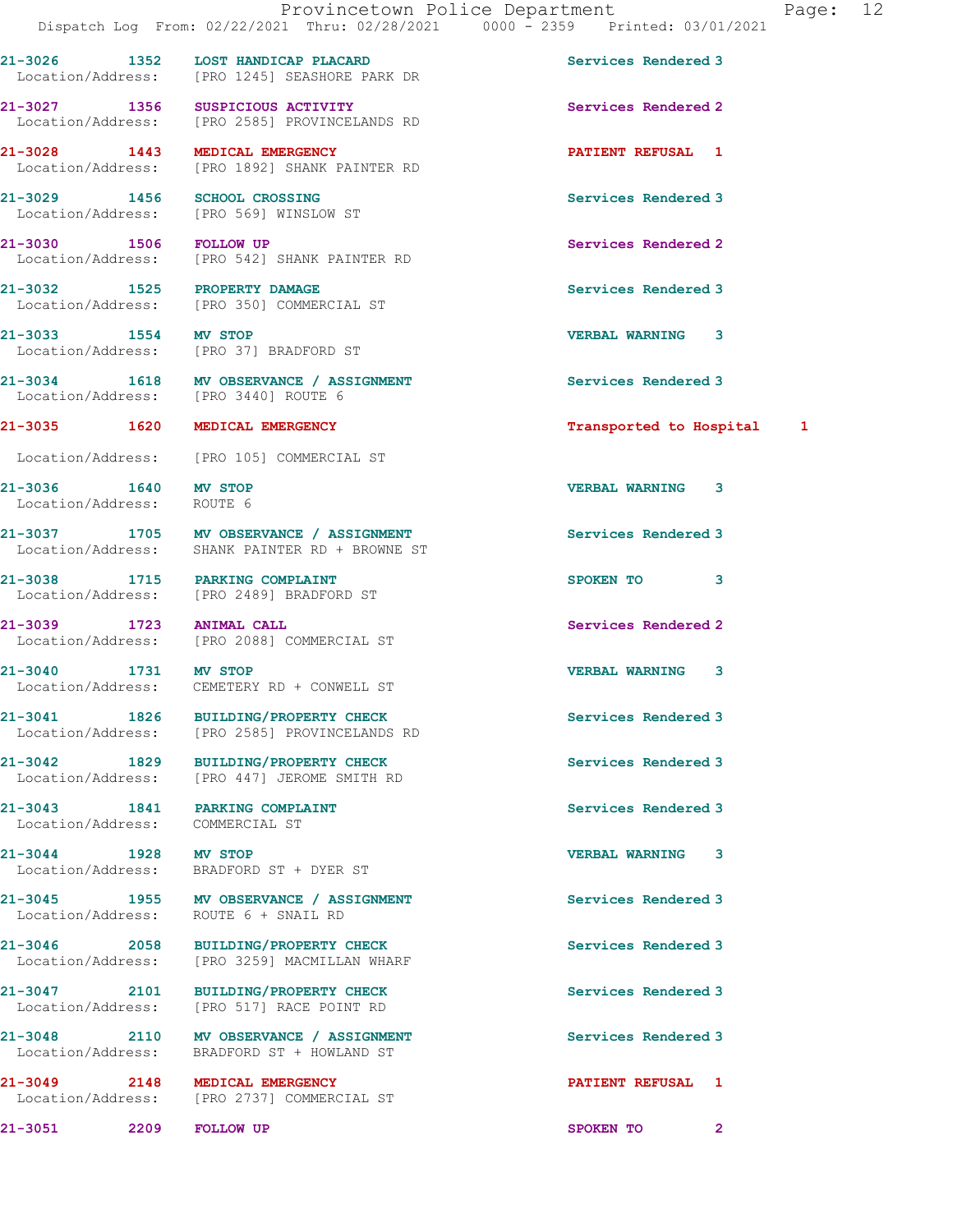|                                                              | Provincetown Police Department<br>Dispatch Log From: 02/22/2021 Thru: 02/28/2021 0000 - 2359 Printed: 03/01/2021 |                             | Page: 13 |  |
|--------------------------------------------------------------|------------------------------------------------------------------------------------------------------------------|-----------------------------|----------|--|
|                                                              | Location/Address: [PRO 2585] PROVINCELANDS RD                                                                    |                             |          |  |
| Location/Address:                                            | 21-3050 2212 BUILDING/PROPERTY CHECK<br>[PRO 2206] PILGRIMS LANDING                                              | Services Rendered 3         |          |  |
|                                                              | 21-3052 2230 BUILDING/PROPERTY CHECK<br>Location/Address: [PRO 2585] PROVINCELANDS RD                            | Services Rendered 3         |          |  |
|                                                              | 21-3053 2314 MV OBSERVANCE / ASSIGNMENT<br>Location/Address: [PRO 74] BRADFORD ST EXT                            | Services Rendered 3         |          |  |
| 21-3054 2324 MV STOP<br>Location/Address: [PRO 3287] ROUTE 6 |                                                                                                                  | <b>VERBAL WARNING</b><br>3  |          |  |
|                                                              | 21-3055 2347 BUILDING/PROPERTY CHECK                                                                             | BLDG/PROP Checked/Secured 3 |          |  |
|                                                              | Location/Address: [PRO 530] SHANK PAINTER RD                                                                     |                             |          |  |
| For Date: $02/27/2021$ - Saturday                            |                                                                                                                  |                             |          |  |
| 21-3056 0000 PARK, WALK & TALK                               | Location/Address: [PRO 94] BRADFORD ST                                                                           | Services Rendered 3         |          |  |
|                                                              | 21-3057 0041 BUILDING/PROPERTY CHECK                                                                             | BLDG/PROP Checked/Secured 3 |          |  |
|                                                              | Location/Address: [PRO 3430] COMMERCIAL ST                                                                       |                             |          |  |
|                                                              | 21-3058 0106 BUILDING/PROPERTY CHECK<br>Location/Address: [PRO 3259] MACMILLAN WHARF                             | Services Rendered 3         |          |  |
| Location/Address: ROUTE 6 + CONWELL ST                       | 21-3059 0118 MV OBSERVANCE / ASSIGNMENT                                                                          | Services Rendered 3         |          |  |
|                                                              | 21-3060 0228 MV OBSERVANCE / ASSIGNMENT<br>Location/Address: [PRO 3672] ROUTE 6                                  | Services Rendered 3         |          |  |
|                                                              | 21-3061 0321 BUILDING/PROPERTY CHECK                                                                             | BLDG/PROP Checked/Secured 3 |          |  |
|                                                              | Location/Address: [PRO 3296] SHANK PAINTER RD                                                                    |                             |          |  |
| $21 - 3062$                                                  | 0332 BUILDING/PROPERTY CHECK                                                                                     | BLDG/PROP Checked/Secured 3 |          |  |
|                                                              | Location/Address: [PRO 379] COMMERCIAL ST                                                                        |                             |          |  |
|                                                              | 21-3063 0355 BUILDING/PROPERTY CHECK                                                                             | BLDG/PROP Checked/Secured 3 |          |  |
|                                                              | Location/Address: [PRO 516] RACE POINT RD                                                                        |                             |          |  |
|                                                              | 21-3064 0539 BUILDING/PROPERTY CHECK                                                                             | BLDG/PROP Checked/Secured 3 |          |  |
|                                                              | Location/Address: [PRO 569] WINSLOW ST                                                                           |                             |          |  |
|                                                              | 21-3065 0547 BUILDING/PROPERTY CHECK                                                                             | BLDG/PROP Checked/Secured 3 |          |  |
|                                                              | Location/Address: [PRO 447] JEROME SMITH RD                                                                      |                             |          |  |
| Location/Address:                                            | 21-3066 0600 MV OBSERVANCE / ASSIGNMENT<br>ROUTE 6 + SHANK PAINTER RD                                            | Services Rendered 3         |          |  |
|                                                              | 21-3067 0712 BUILDING/PROPERTY CHECK<br>Location/Address: [PRO 526] RYDER ST EXT                                 | Services Rendered 3         |          |  |
| Location/Address:                                            | 21-3068 0738 MV OBSERVANCE / ASSIGNMENT<br>ROUTE 6 + SNAIL RD                                                    | <b>VERBAL WARNING</b><br>3  |          |  |
| 21-3069 0800 MV STOP                                         | Location/Address: ROUTE 6 + SHANK PAINTER RD                                                                     | <b>VERBAL WARNING</b><br>3  |          |  |
|                                                              | 21-3070 0901 SERVICE CALL - POLICE<br>Location/Address: [PRO 542] SHANK PAINTER RD                               | Services Rendered 3         |          |  |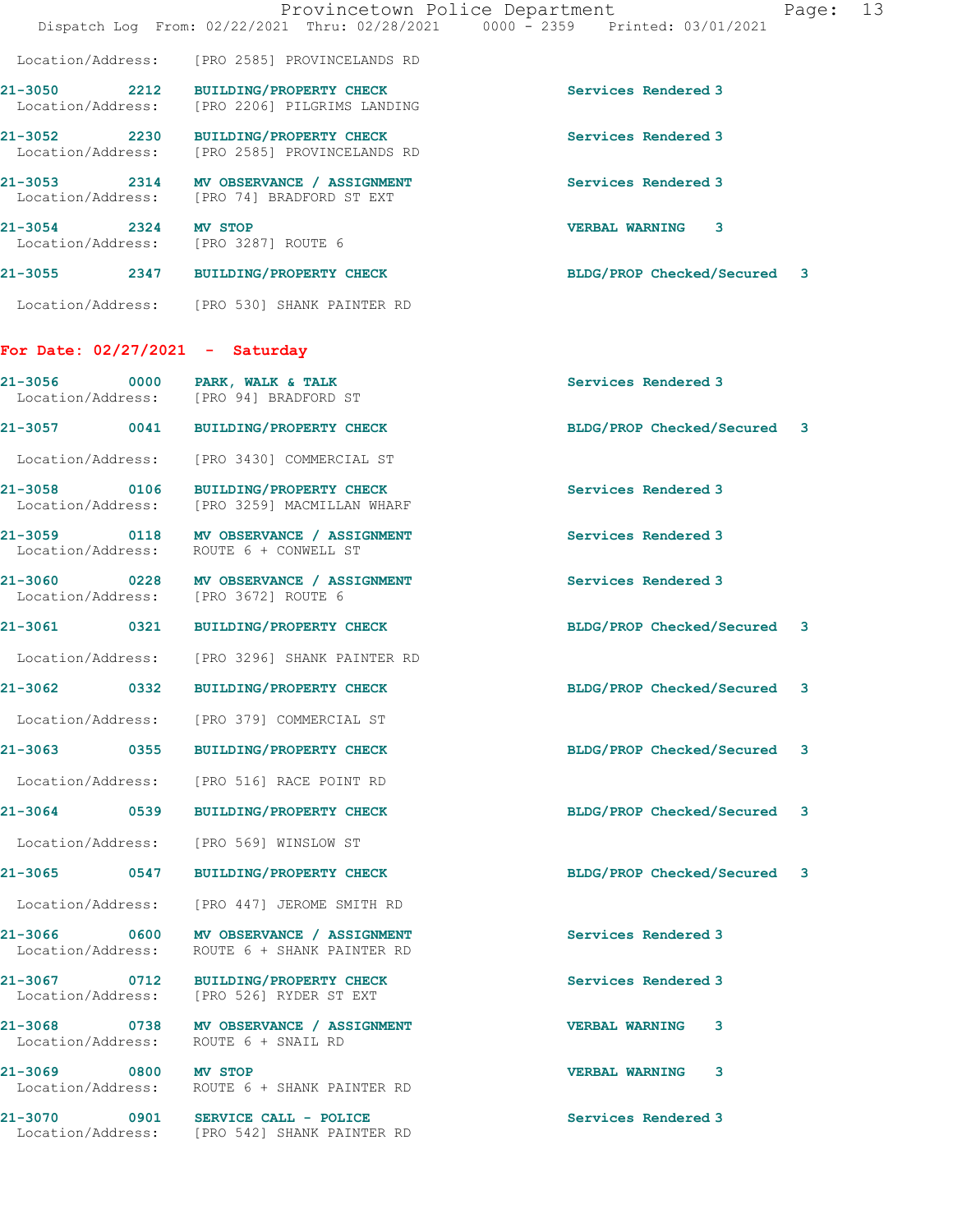|                                   |      | 21-3072 1004 MV OBSERVANCE / ASSIGNMENT                                                  | No Action Required          | 3 |
|-----------------------------------|------|------------------------------------------------------------------------------------------|-----------------------------|---|
|                                   |      | Location/Address: [PRO 2577] BRADFORD ST                                                 |                             |   |
| 21-3074 1029                      |      | BUILDING/PROPERTY CHECK<br>Location/Address: [PRO 2512] JEROME SMITH RD                  | Services Rendered 3         |   |
|                                   |      | 21-3076 1125 MV OBSERVANCE / ASSIGNMENT<br>Location/Address: [PRO 3243] SHANK PAINTER RD | 3<br><b>VERBAL WARNING</b>  |   |
|                                   |      | 21-3077 1135 ANIMAL CALL<br>Location/Address: [PRO 1467] CONANT ST                       | Services Rendered 2         |   |
| 21-3078 1200 MV STOP              |      | Location/Address: BRADFORD ST + ARCH ST                                                  | <b>VERBAL WARNING 3</b>     |   |
|                                   |      | 21-3079 1250 PARKING COMPLAINT<br>Location/Address: PEARL ST + FISHBURN CT               | Services Rendered 3         |   |
|                                   |      | 21-3080 1339 BUILDING/PROPERTY CHECK<br>Location/Address: [PRO 2540] RACE POINT RD       | Services Rendered 3         |   |
| 21-3081 1401 MV STOP              |      | Location/Address: BRADFORD ST + SHANK PAINTER RD                                         | <b>VERBAL WARNING 3</b>     |   |
|                                   |      | 21-3082 1405 BUILDING/PROPERTY CHECK                                                     | BLDG/PROP Checked/Secured 3 |   |
|                                   |      | Location/Address: [PRO 519] RACE POINT RD                                                |                             |   |
|                                   |      | 21-3083 1410 BUILDING/PROPERTY CHECK                                                     | BLDG/PROP Checked/Secured   | 3 |
|                                   |      | Location/Address: [PRO 530] SHANK PAINTER RD                                             |                             |   |
|                                   |      | 21-3084 1414 BUILDING/PROPERTY CHECK                                                     | BLDG/PROP Checked/Secured 3 |   |
|                                   |      | Location/Address: [PRO 4041] BRADFORD ST                                                 |                             |   |
| 21-3085 1534                      |      | <b>HAZARDS</b><br>Location/Address: [PRO 399] COMMERCIAL ST                              | Services Rendered 2         |   |
|                                   |      | 21-3086 1626 MV OBSERVANCE / ASSIGNMENT<br>Location/Address: ROUTE 6 + SNAIL RD          | Services Rendered 3         |   |
| Location/Address:                 |      | 21-3087 1644 MV OBSERVANCE / ASSIGNMENT<br>BRADFORD ST                                   | Services Rendered 3         |   |
| 21-3088                           | 1653 | PARKING COMPLAINT<br>Location/Address: [PRO 484] MASONIC PL                              | 3<br>SPOKEN TO              |   |
|                                   |      | 21-3089 1807 BUILDING/PROPERTY CHECK<br>Location/Address: [PRO 3430] COMMERCIAL ST       | Services Rendered 3         |   |
| 21-3090                           | 1830 | MV DISABLED<br>Location/Address: [PRO 2499] RACE POINT RD                                | Services Rendered 2         |   |
| 21-3092                           | 1912 | MEDICAL EMERGENCY                                                                        | Transported to Hospital     | 1 |
| Location/Address:                 |      | [PRO 943] HARRY KEMP WAY                                                                 |                             |   |
| 21–3093 1934<br>Location/Address: |      | MEDICAL EMERGENCY<br>[PRO 175] COMMERCIAL ST                                             | PATIENT REFUSAL 1           |   |
| 21-3094                           | 2001 | <b>BUILDING/PROPERTY CHECK</b>                                                           | BLDG/PROP Checked/Secured 3 |   |
| Location/Address:                 |      | [PRO 2499] RACE POINT RD                                                                 |                             |   |
| $21 - 3095$<br>Location/Address:  | 2017 | COMPLAINT - GENERAL<br>[PRO 2404] COMMERCIAL ST                                          | Services Rendered 3         |   |
| 21-3097                           | 2124 | <b>BUILDING/PROPERTY CHECK</b>                                                           | BLDG/PROP Checked/Secured 3 |   |
|                                   |      |                                                                                          |                             |   |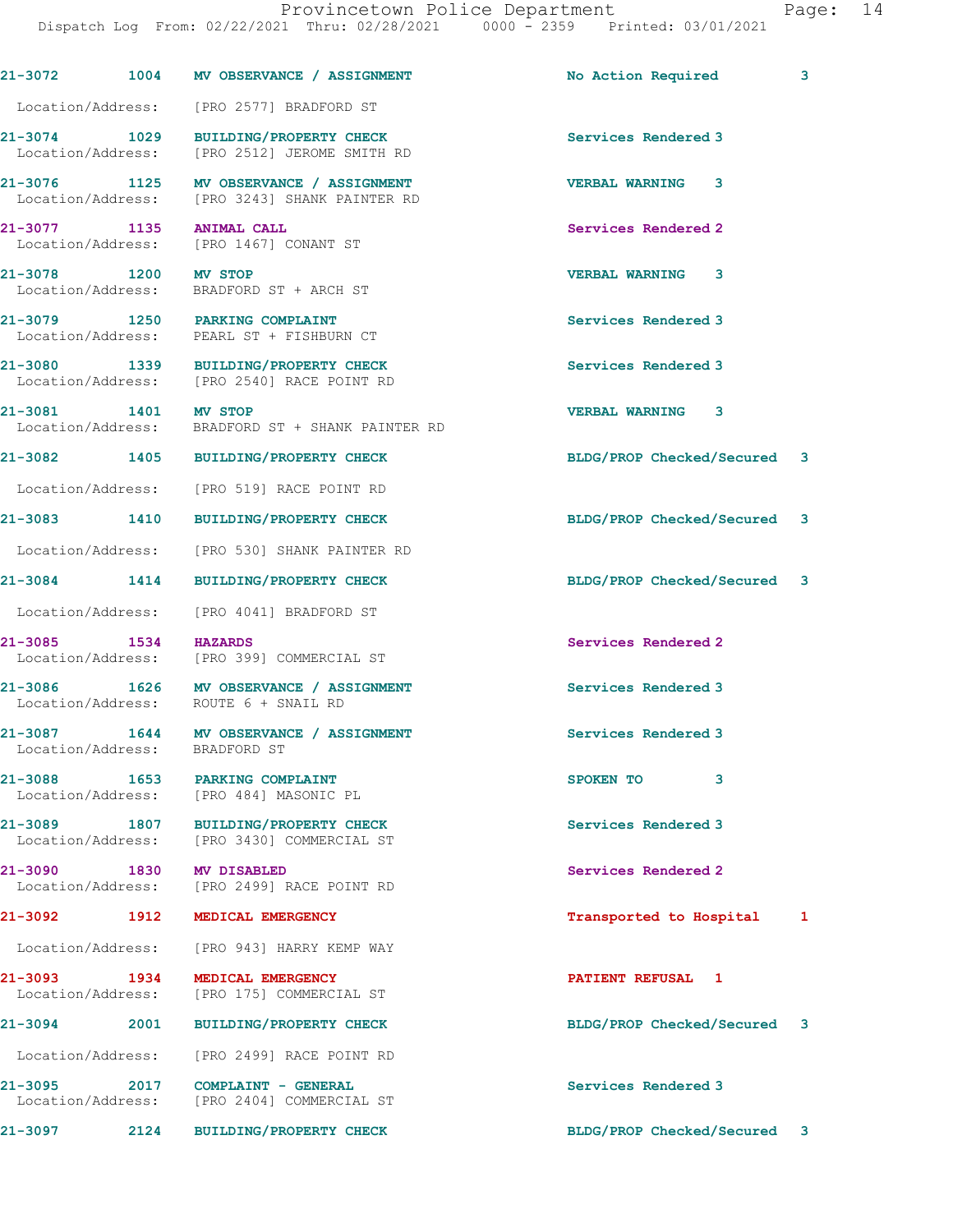|                                           | Location/Address: [PRO 530] SHANK PAINTER RD                                                    |                             |  |
|-------------------------------------------|-------------------------------------------------------------------------------------------------|-----------------------------|--|
|                                           | 21-3098 2339 BUILDING/PROPERTY CHECK                                                            | BLDG/PROP Checked/Secured 3 |  |
|                                           | Location/Address: [PRO 530] SHANK PAINTER RD                                                    |                             |  |
| For Date: $02/28/2021$ - Sunday           |                                                                                                 |                             |  |
|                                           | 21-3099 0001 BUILDING/PROPERTY CHECK                                                            | BLDG/PROP Checked/Secured 3 |  |
|                                           | Location/Address: [PRO 537] SHANK PAINTER RD                                                    |                             |  |
|                                           | 21-3100 0019 BUILDING/PROPERTY CHECK                                                            | BLDG/PROP Checked/Secured 3 |  |
| Location/Address:                         | [PRO 446] HOWLAND ST                                                                            |                             |  |
| 21-3101 0028<br>Location/Address:         | MV OBSERVANCE / ASSIGNMENT<br>CONWELL ST + ROUTE 6                                              | Services Rendered 3         |  |
| Location/Address:                         | 21-3102 0100 MV OBSERVANCE / ASSIGNMENT<br>HOWLAND ST + BRADFORD ST                             | Services Rendered 3         |  |
| 21-3103 0120                              | <b>BUILDING/PROPERTY CHECK</b>                                                                  | BLDG/PROP Checked/Secured 3 |  |
|                                           | Location/Address: [PRO 413] CONWELL ST                                                          |                             |  |
| 21-3104 0219<br>Location/Address:         | <b>BUILDING/PROPERTY CHECK</b><br>[PRO 3259] MACMILLAN WHARF                                    | Services Rendered 3         |  |
|                                           | 21-3105 0230 BUILDING/PROPERTY CHECK                                                            | BLDG/PROP Checked/Secured 3 |  |
|                                           | Location/Address: [PRO 1638] COMMERCIAL ST                                                      |                             |  |
| 21-3106 0232<br>Location/Address:         | ALARM - GENERAL<br>[PRO 2989] COMMERCIAL ST                                                     | False Alarm 1               |  |
| 21-3107 0242                              | BUILDING/PROPERTY CHECK                                                                         | BLDG/PROP Checked/Secured 3 |  |
|                                           | Location/Address: [PRO 1780] JOHNSON ST                                                         |                             |  |
|                                           | 21-3108 0303 MV OBSERVANCE / ASSIGNMENT<br>Location/Address: [PRO 2577] BRADFORD ST             | Services Rendered 3         |  |
| 21-3109                                   | 0434 BUILDING/PROPERTY CHECK                                                                    | BLDG/PROP Checked/Secured 3 |  |
|                                           | Location/Address: [PRO 530] SHANK PAINTER RD                                                    |                             |  |
|                                           | 21-3110 0439 BUILDING/PROPERTY CHECK<br>Location/Address: [PRO 2977] COMMERCIAL ST              | Services Rendered 3         |  |
|                                           | 21-3111 0446 MV OBSERVANCE / ASSIGNMENT<br>Location/Address: JEROME SMITH RD + SHANK PAINTER RD | Services Rendered 3         |  |
|                                           | 21-3112 0516 MV OBSERVANCE / ASSIGNMENT<br>Location/Address: [PRO 2277] BRADFORD ST             | Services Rendered 3         |  |
|                                           | 21-3113 0552 BUILDING/PROPERTY CHECK<br>Location/Address: [PRO 1646] WINSLOW ST                 | Services Rendered 3         |  |
|                                           | 21-3114 0557 BUILDING/PROPERTY CHECK                                                            | BLDG/PROP Checked/Secured 3 |  |
| Location/Address:                         | [PRO 519] RACE POINT RD                                                                         |                             |  |
| 21-3115 0606 MV STOP<br>Location/Address: | BRADFORD ST EXT + WEST VINE ST                                                                  | <b>VERBAL WARNING</b><br>3  |  |
| Location/Address:                         | 21-3116 0653 BUILDING/PROPERTY CHECK<br>[PRO 2512] JEROME SMITH RD                              | Services Rendered 3         |  |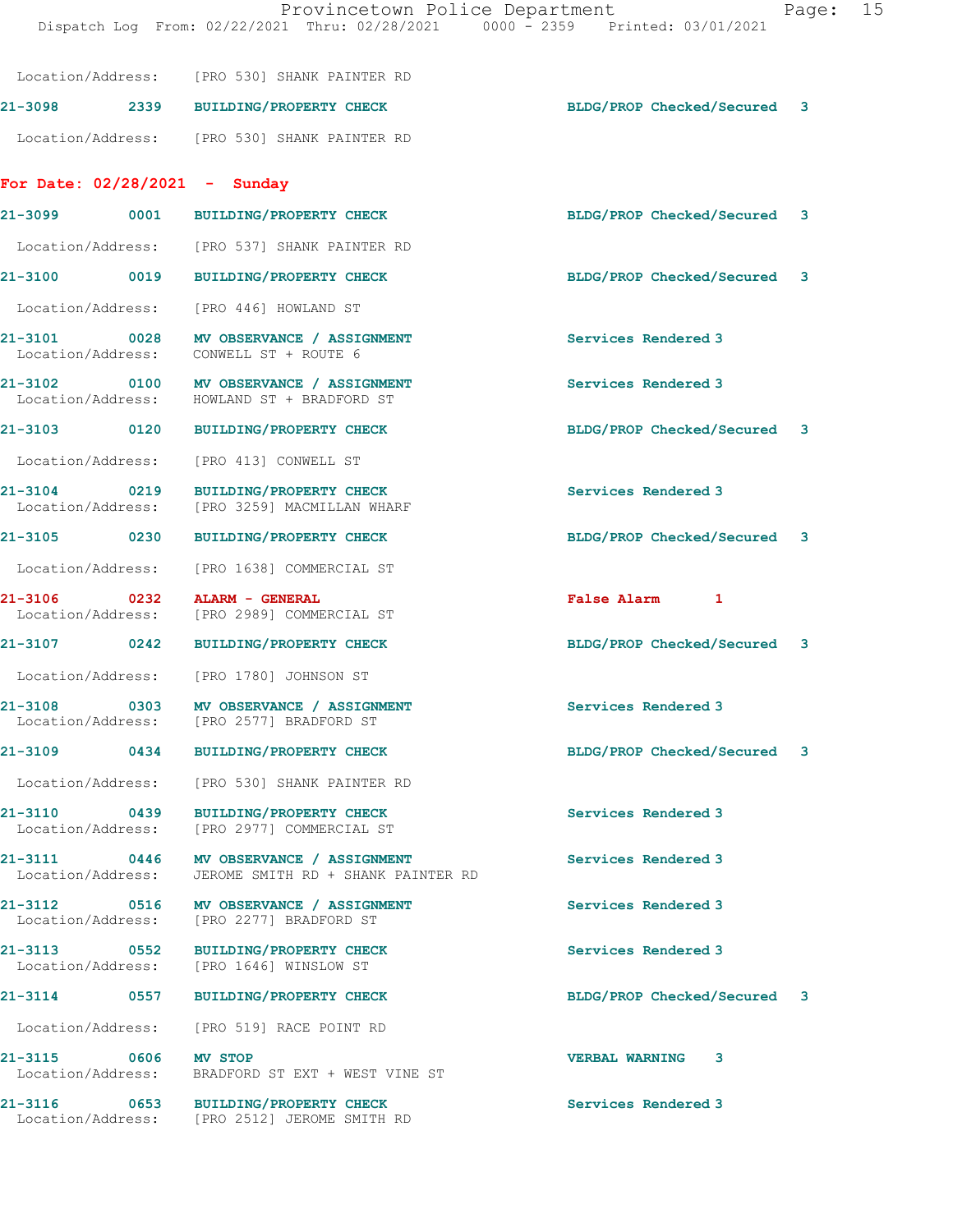|                           | Provincetown Police Department<br>Dispatch Log From: 02/22/2021 Thru: 02/28/2021 0000 - 2359 Printed: 03/01/2021 |                             | Page: | 16 |
|---------------------------|------------------------------------------------------------------------------------------------------------------|-----------------------------|-------|----|
|                           | 21-3117 0730 BUILDING/PROPERTY CHECK<br>Location/Address: [PRO 2483] COMMERCIAL ST                               | Services Rendered 3         |       |    |
|                           | 21-3118 0748 SERVICE CALL - POLICE<br>Location/Address: [PRO 542] SHANK PAINTER RD                               | Services Rendered 3         |       |    |
|                           | 21-3122 0911 ASSIST CITIZEN                                                                                      | Referred to Other Agency 3  |       |    |
|                           | Location/Address: COMMERCIAL ST                                                                                  |                             |       |    |
|                           | 21-3121 0947 BUILDING/PROPERTY CHECK                                                                             | BLDG/PROP Checked/Secured 3 |       |    |
|                           | Location/Address: [PRO 530] SHANK PAINTER RD                                                                     |                             |       |    |
|                           | 21-3123 0953 MV OBSERVANCE / ASSIGNMENT<br>Location/Address: [PRO 3007] HARRY KEMP WAY                           | Services Rendered 3         |       |    |
|                           | 21-3125 1012 MISSING PERSON                                                                                      | No Action Required          | 1     |    |
|                           | Location/Address: [PRO 1150] WILLOW DR                                                                           |                             |       |    |
|                           | 21-3128 1104 MV OBSERVANCE / ASSIGNMENT<br>Location/Address: ROUTE 6 + SNAIL RD                                  | Services Rendered 3         |       |    |
|                           | 21-3130 1130 BUILDING/PROPERTY CHECK                                                                             | BLDG/PROP Checked/Secured 3 |       |    |
|                           | Location/Address: [PRO 1952] COMMERCIAL ST                                                                       |                             |       |    |
|                           | 21-3131 1155 BUILDING/PROPERTY CHECK                                                                             | BLDG/PROP Checked/Secured 3 |       |    |
|                           | Location/Address: [PRO 182] COMMERCIAL ST                                                                        |                             |       |    |
| 21-3132 1200 MV STOP      | Location/Address: [PRO 2513] ROUTE 6                                                                             | VERBAL WARNING 3            |       |    |
|                           | 21-3133 1218 BUILDING/PROPERTY CHECK                                                                             | BLDG/PROP Checked/Secured 3 |       |    |
|                           | Location/Address: [PRO 175] COMMERCIAL ST                                                                        |                             |       |    |
| 21-3134 1221 MV STOP      | Location/Address: [PRO 2518] ROUTE 6                                                                             | Services Rendered 3         |       |    |
| 21-3137                   | 1305 MV OBSERVANCE / ASSIGNMENT                                                                                  | No Action Required          | 3     |    |
|                           | Location/Address: [PRO 2577] BRADFORD ST                                                                         |                             |       |    |
|                           | 21-3135 1312 BUILDING/PROPERTY CHECK<br>Location/Address: [PRO 571] ALDEN ST                                     | Services Rendered 3         |       |    |
|                           | 21-3136 1313 BUILDING/PROPERTY CHECK<br>Location/Address: [PRO 444] HIGH POLE HILL                               | Services Rendered 3         |       |    |
| 21-3138 1320 MV COLLISION | Location/Address: [PRO 149] COMMERCIAL ST<br>Refer To Accident: 21-6-AC                                          | Services Rendered 1         |       |    |
|                           | 21-3139 1340 BUILDING/PROPERTY CHECK                                                                             | BLD/PROP CHECKED UNSECURE 3 |       |    |
|                           | Location/Address: [PRO 440] HARRY KEMP WAY                                                                       |                             |       |    |
|                           | 21-3140 1351 MEDICAL EMERGENCY<br>Location/Address: [PRO 149] COMMERCIAL ST<br>Refer To Accident: 21-6-AC        | PATIENT REFUSAL 1           |       |    |
|                           | 21-3142 1606 MEDICAL EMERGENCY                                                                                   | Transported to Hospital     | 1     |    |
|                           | Location/Address: [PRO 2199] BAYBERRY AVE                                                                        |                             |       |    |
| 21-3144                   | 1611 BUILDING/PROPERTY CHECK                                                                                     | Services Rendered 3         |       |    |

Location/Address: [PRO 67] BRADFORD ST EXT